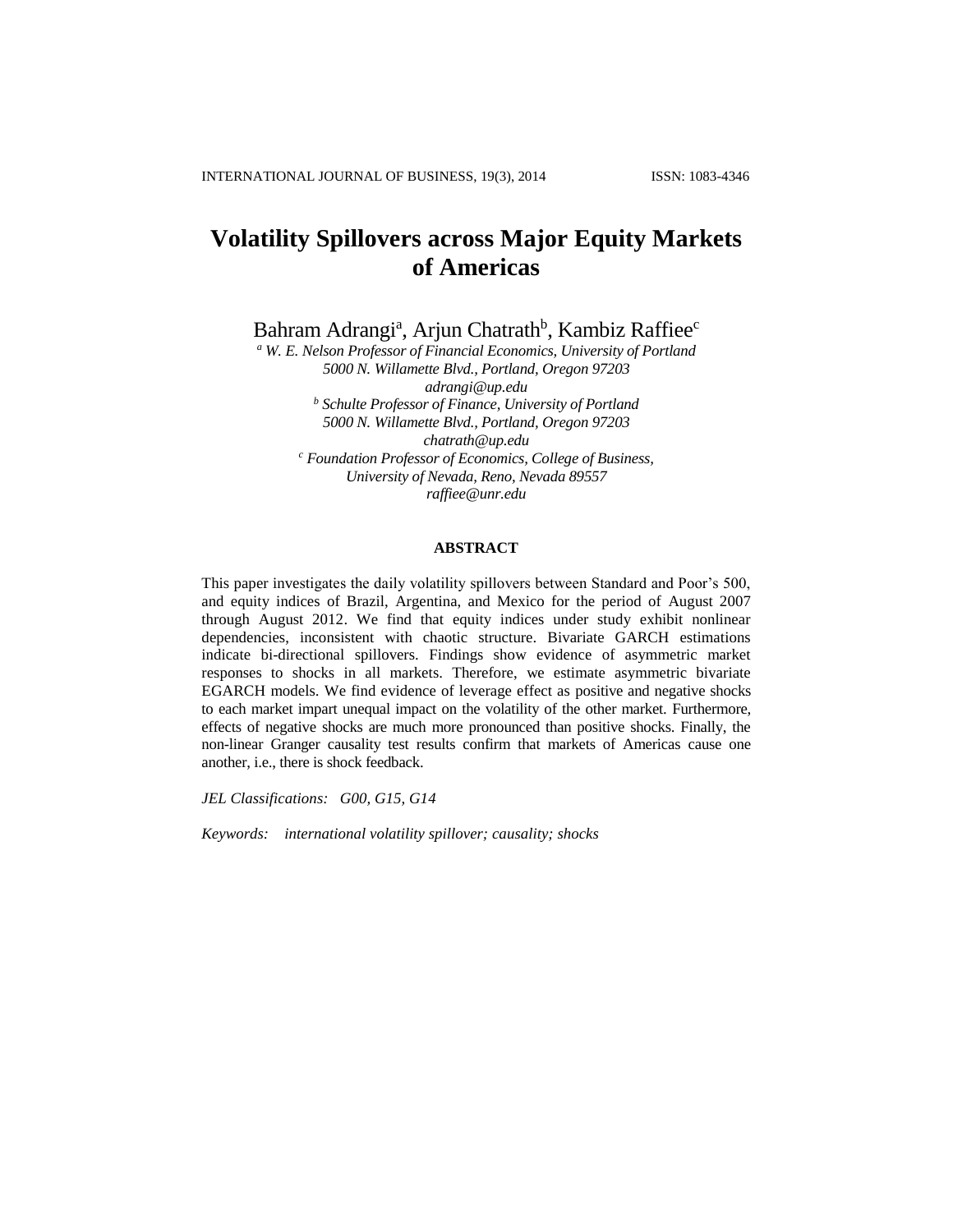# **I. INTRODUCTION**

The world financial markets have experienced increasing integration, resulting in transmission of financial shocks across connected markets. Equity markets have felt the effects positive as well as negative shocks to economies and equity markets of all sizes around the world. While this is not a surprising outcome of economic and financial integration, the dynamics, the mode, and channels of contagion and shock transmission continue to be subjects of interest and investigation. Studying the spread of shocks, and financial crises throughout global economies, pique the interest of academicians, financial professionals, domestic and international regulators, and central bank policy makers. The consensus among researchers is that the globalization and expanding regional integration, through banking systems, international trade, and other cross investments have been instrumental in spreading economic and financial turmoil.

Events of the decades of 1990s and 2000, as well as financial turmoil of Ireland, Greece, Portugal, and Spain in 2012-2013, demonstrate how economies of even small size can play a significant role in transmitting banking and equity market crises across world economies. Furthermore, these events have reignited interest in this line of research for all involved.

Researchers have gone to great lengths to investigate the channels of contagion, shock transmission, and volatility spillovers among world major markets, in emerging markets, and between them. There are some obvious ramifications of the findings of such research. For instance, evidence of volatility spillovers and dynamics would offer an understanding on the degree of openness and economic co-dependence of global economies. Many emerging markets have implemented policies that have led to financial liberalization which has contributed to capital inflows. Increased capital flows into emerging market securities by portfolio managers and hedge funds have fueled renewed attention to these equity markets. Given that rates of economic growth in emerging markets dwarf those of developed economies, the attention given to them is understandable. Given that equity market returns and GDP growth rates are correlated, emerging market equities will only enter more fund portfolios.

On the down side, concerns about the spread of financial crises from emerging markets have raised the risk of exposure to these economies. Portfolio managers want to understand the dynamic interactions between all equity markets, including emerging, in order to be able to evaluate market risk and hedging strategies. National and international regulators and central bankers need information and insight into these issues in order to be able to cope with spillovers of volatility, especially during the periods of financial crises. In particular, world's central bankers and other financial policy makers would benefit from this line of research findings may become better equipped to cope with contagious effects of shocks among markets. Academic researchers are interested in contagion and dynamic relationships among equity markets for intellectual curiosity, policy ramification, and empirical evidence in support of theoretical paradigms such as market efficiency, information arrival, price discovery, and shock transmission mechanisms across markets.

The empirical research in the last few decades has recorded the following findings. First, generally equity returns do not follow a Gaussian distribution and their third and fourth moments confirm skewed and leptokurtic distributions. Second, returns exhibit long memory and nonlinearity, i.e., auto correlation of returns and squared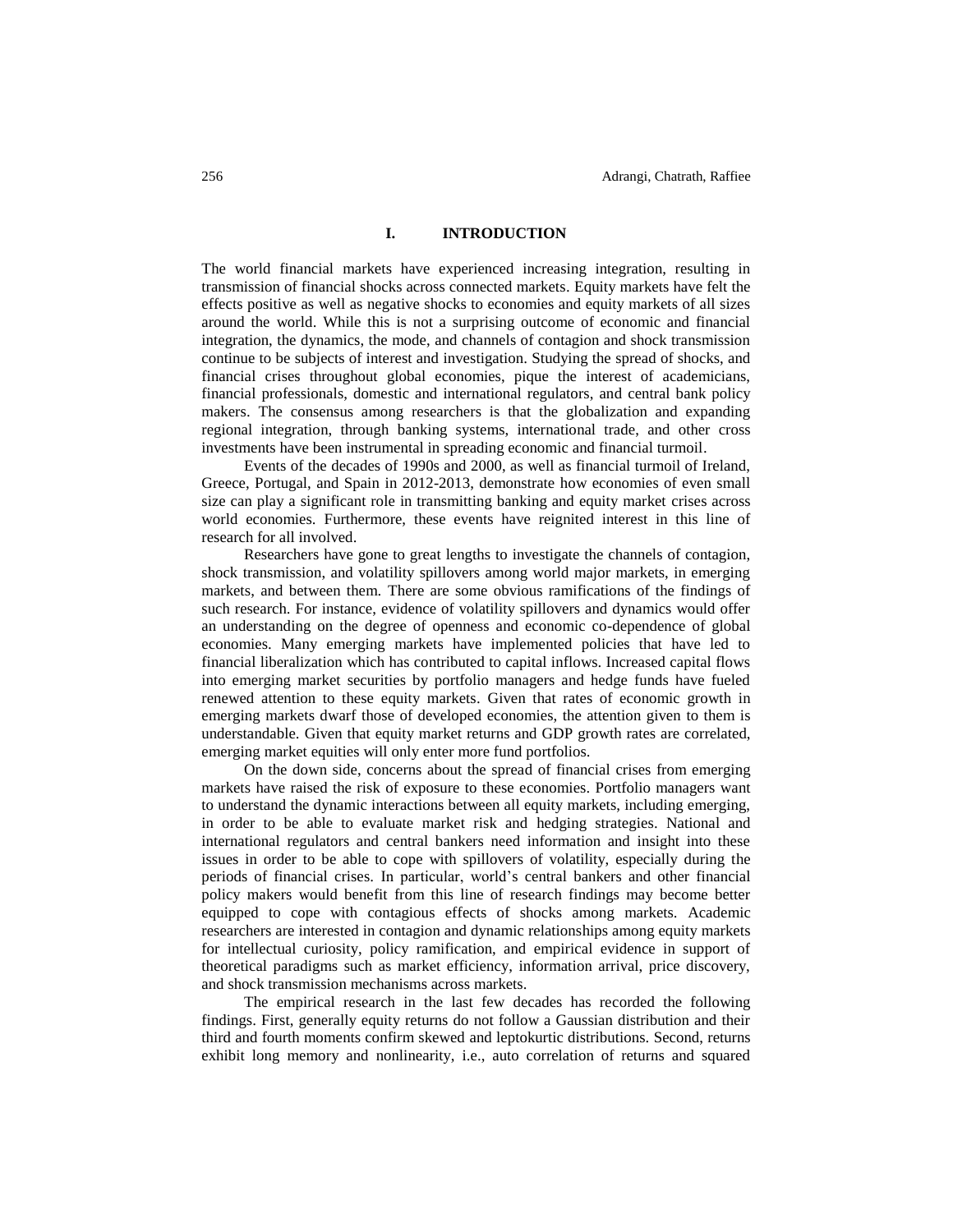returns are statistically significant for high lag orders. This also leads to volatility clustering, where high and low returns cluster for a period of time. Third, conditional volatility reaction to positive and negative innovations emanating from their own and other markets are asymmetric. This creates the leverage effect because as equity values drop sharply in response to negative news, debt to equity ratios rise.

In this paper we examine the behavior of the major equity markets of the Americas. Our paper analyzes nonlinearities, volatility spillovers, and causalities in these markets. We examine the daily values of the Standard and Poor's 500 (S&P 500), Bolsa, Bovespa, and Merval indices over the period 2000 to 2012. The assessment of the feedback between the four markets will provide an opportunity for a comparative analysis of spillovers between the major markets of the Americas. An incidental though important contribution of the paper is the examination of the possibly nonlinear, chaotic, and asymmetric nature of the price dynamics following information arrival within each of the three markets. We deploy tests of nonlinearity, chaos, GARCH models, and Granger causality to investigate the behavior, dynamics and bilateral causality between equity index pairs.

Three specific issues motivate the paper. Foremost, investigating the role of the US market and its relationship to the markets of Americas will be of obvious interest to the academics and policy makers. Given the ongoing liberalization of the financial sector in the transition economies such as Brazil, Mexico and Argentina, the integration of financial markets of Americas is bound to increase. While the comprehensive Free Trade Agreement of Americas has met serious headwinds, the US and its Latin neighbors continue to be significant trading partners. For instance, Mexico is the third largest trading partner of the US, while Brazil ranks as the eighth. Furthermore, findings of this research may be helpful in better understanding of the spread of financial crises in general, and among markets under study, in particular. Given the importance of the Latin American Equity markets and country funds of Brazil, Mexico, and Argentina in portfolio diversification, this study is quite timely. However, the diversification benefits of LA markets may be limited by their dynamic interdependence with the US equity markets. Furthermore, given the wealth effect of equity markets, the dynamic interdependence between the US and LA markets may have broader implications for economic recessions and recoveries in their economies.

Second, contagion and dynamics of relationships among equity markets in the globalized economic climate remain critical subjects of research. Exploring the underlying linear and nonlinear complexities of equity prices and indices and possible chaotic behavior may shed some light on appropriate modeling of the dynamic relationship among equity index series. Financial econometrics of time series and modeling nonlinearity in the last few decades has gone through innovations that offer researchers econometric capabilities conducive to non-linear structures. A study of the price dynamics of the US equity prices with Latin American equities in the context of nonlinearity would offer further insights into possible nuances of market behavior and price discovery.

Third, investigating volatility spillovers, information arrival, asymmetric reactions to positive and negative news or economic shocks, and approaches to proper modeling of these behaviors, are useful to academicians, capital market managers, and policy makers.

Our paper complements the existing literature on the markets of Americas, and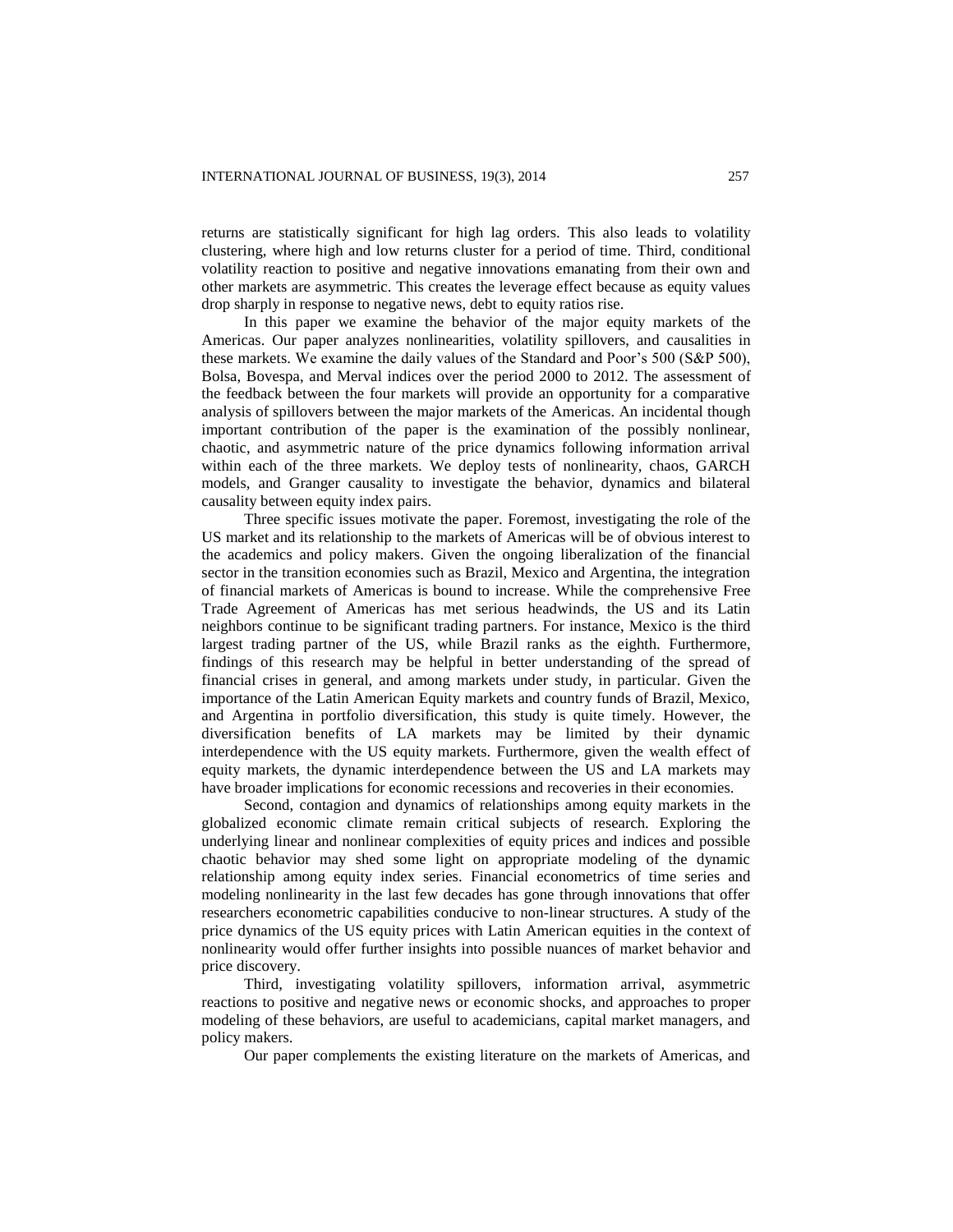furthers their methodologies by explicitly examining more recent data for the sources of non-linear behavior of equity series and deploying the proper methodologies based on the dynamics of the equity series under question. The US policy makers and portfolio managers are specifically interested in these bilateral relationships.

We find evidence that stock index price series exhibit nonlinear dependencies that are inconsistent with chaotic structure. Applying nonlinear Granger causality tests, we find that the returns in US market Granger cause the returns in Latin American (LA) markets, but there is feedback. We identify GARCH (1,1) process as a model that satisfactorily explains the nonlinearities in prices. We propose and estimate a set of VAR-bivariate GARCH (1,1) models to ascertain the flow of information between prices. The estimates indicate that the volatility spills in both directions, i.e., there is feedback between markets. We also find evidence of asymmetric market responses to negative and positive shocks. We propose and estimate asymmetric bivariate VAR-EGARCH models for the index pairs. These findings suggest the shock transmissions are asymmetric and there is leverage effect. Specifically, volatility responses to negative innovations are larger than to positive ones, no matter where they occur. Our paper contributes to the existing work by emphasizing and explicitly testing for the underlying nonlinearities and deploying the nonlinear Granger causality tests.

The remainder of the paper is organized as follows. Section II summarizes the related research. Section III discusses the methodology. Data and summary statistics are contained in Section IV. Section V describes our main empirical findings. Summary and conclusions are presented in Section VI.

#### **II. RELATED RESEARCH**

There is a significant body of research on international spillover effects across financial markets dating back to Morgenstern (1959). Scholars have examined various aspects of intertwining of financial markets under the categories of interdependence, contagion, comovement, and volatility spillover.

We limit our review of the literature to the international interrelationships among equity markets to three main categories. The first comprises of papers that address contagion, spillovers, comovement and causality among the world's mature economies and their equity markets. The second category covers papers that also include equity markets of the developing world. The last group of papers consists of studies that involve Latin American markets.

Notable among papers in the first subset that investigate the behavior of first and second moments of equity returns and their spillovers across major equity markets are those by King and Wadhwani (1990), Hamao, Masulis and Ng (1990), Lin et al. (1994), Ito and Lin (1993), Koutmos and Booth (1995), Koutmos (1996), Longin and Solnik (1995), Kaminsky and Reinhart (2000), Ledoit et al. (2003), Connolly and Wang (2003), Baele (2005), Hakim and McAleer (2010), among others. These studies mainly employ variation of GARCH models or equity markets time-varying correlations, among others as their methodology.

These papers employ VARs and variations GARCH Models, to investigate the topic. Taken together, the results from these studies suggest increasing cross market correlations. Moreover, there appears to be an important role for the interdependence of banking in international financial market contagion.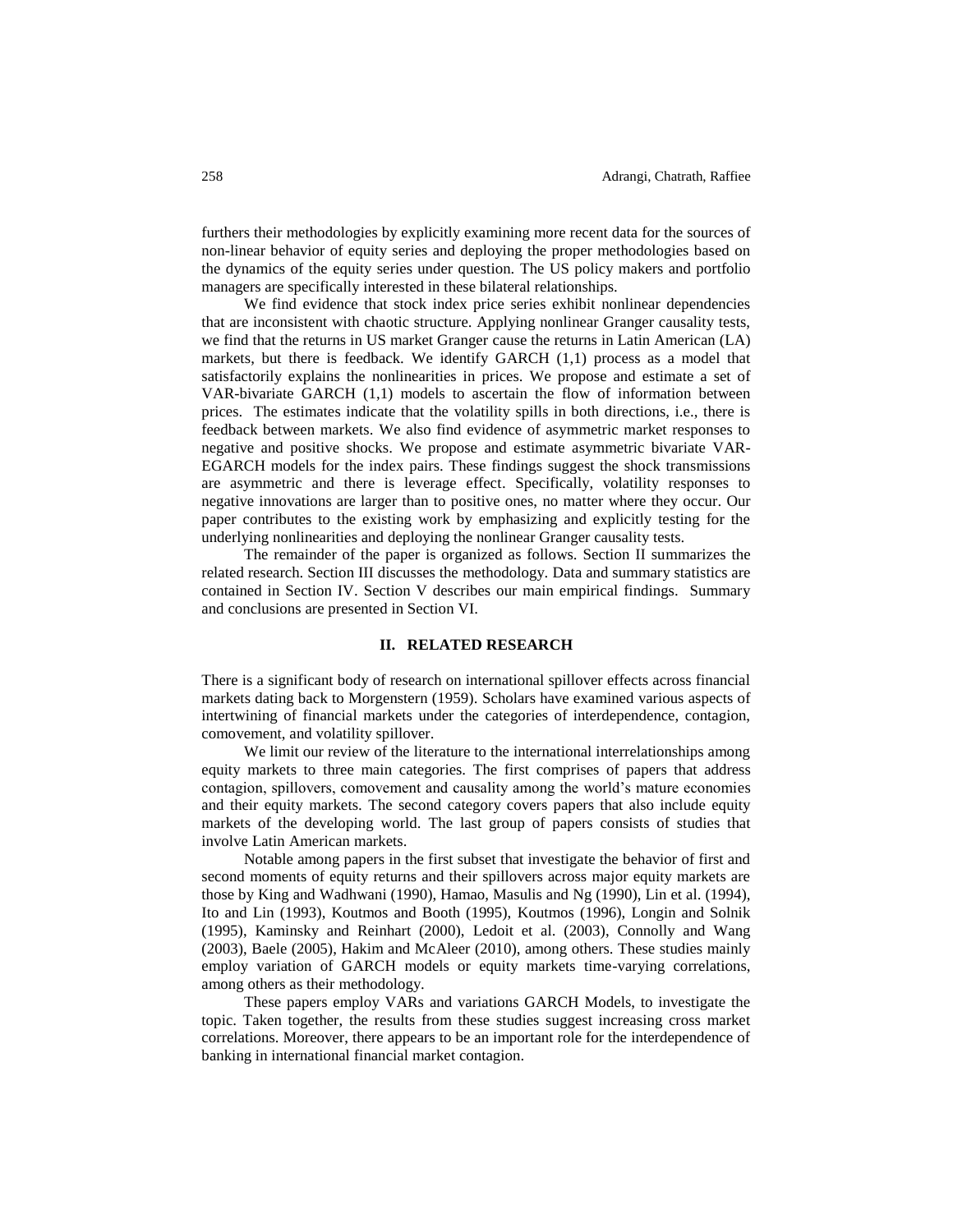Papers that examine contagion among markets of developing countries, and between developed and developing markets comprise the second category. Notable among these are Baig and Goldfajn (1999), Chan-Lau et al. (2004), Bekaert, et al. (2005), Talla and Imad (2006), Caporale et al. (2006), Kim et al. (2001), Christiansen (2007), Worthington and Higgs (2004), Dungey et al. (2006), Lucey and Voronkova (2008), Beirene et al. (2009), Diebold and Yilmaz (2009) Harrison and Moore (2009), and Sok-Gee et al. (2010), among others. While summarizing each of their findings in detail may not be appropriate in this paper, it can be noted that these papers generally point out to spillover and contagion effects in various degrees in the markets under study. They deploy variations of GARCH modeling, VAR, Kalman filters, and variance decomposition to investigate contagion and spillovers. The findings from all of these studies suggest that there is a uni-directional spillover of equity market volatility from major economies to others.

The third group of papers summarized in this section is devoted to the emerging markets of Latin America. Some notable papers in this subset are, Choudhry (1997), Christofi and Pericli (1999), Pagan and Soydemir (2000), Chen et al. (2002), Johnson and Soenen (2003), Barari (2004), Fujii (2005), Verma et al. (2008), Rivas et al. (2008), El Hedi et al. (2010), Aloui (2011), among others. Following in the path of the previous two categories, these researchers deploy the well-known methodologies of previous papers to investigate the volatility contagion among markets of Americas.

Methodologies applied run the gamut. They include cross-correlation function analysis, vector autoregression models, constant and time –varying correlation coefficients, cointegration, regime switching models, stochastic volatility models, Kalman filters, univariate and multivariate GARCH models (MGARCH), among others.

These researchers establish co-movement, cointegration, and asymmetric volatility spillover among the markets of Latin America. Their salient findings can be summarized as follows.

There is a notable trend toward increased regional integration relative to global integration until the mid-1990s. However, the second half of the 1990s, the global integration proceeds faster than regional integration. Volatility in these markets shows asymmetry and long memory. Furthermore, conditional correlations in these markets increased in the face of the global as well as regional financial turmoil.

The cointegration tests show that there is a long-term comovement among these neighboring economics. The conditional correlations are largely affected by their own volatility shocks. However, regional and international crises affect the interaction among these markets. The cross-market comovements and integration are time-varying, and have increased in the last two decades.

Latin American equity market volatility is more responsive to negative news than positive news. Furthermore, due to globalization and integration with the world economy, Latin American equity markets have become more susceptible to contagion from the world financial crises. There are asymmetric volatility spillovers and feedback among the Latin equity markets.

The significance of findings of the past research may be that the diversification benefits of investing in various Latin American equity markets may be limited.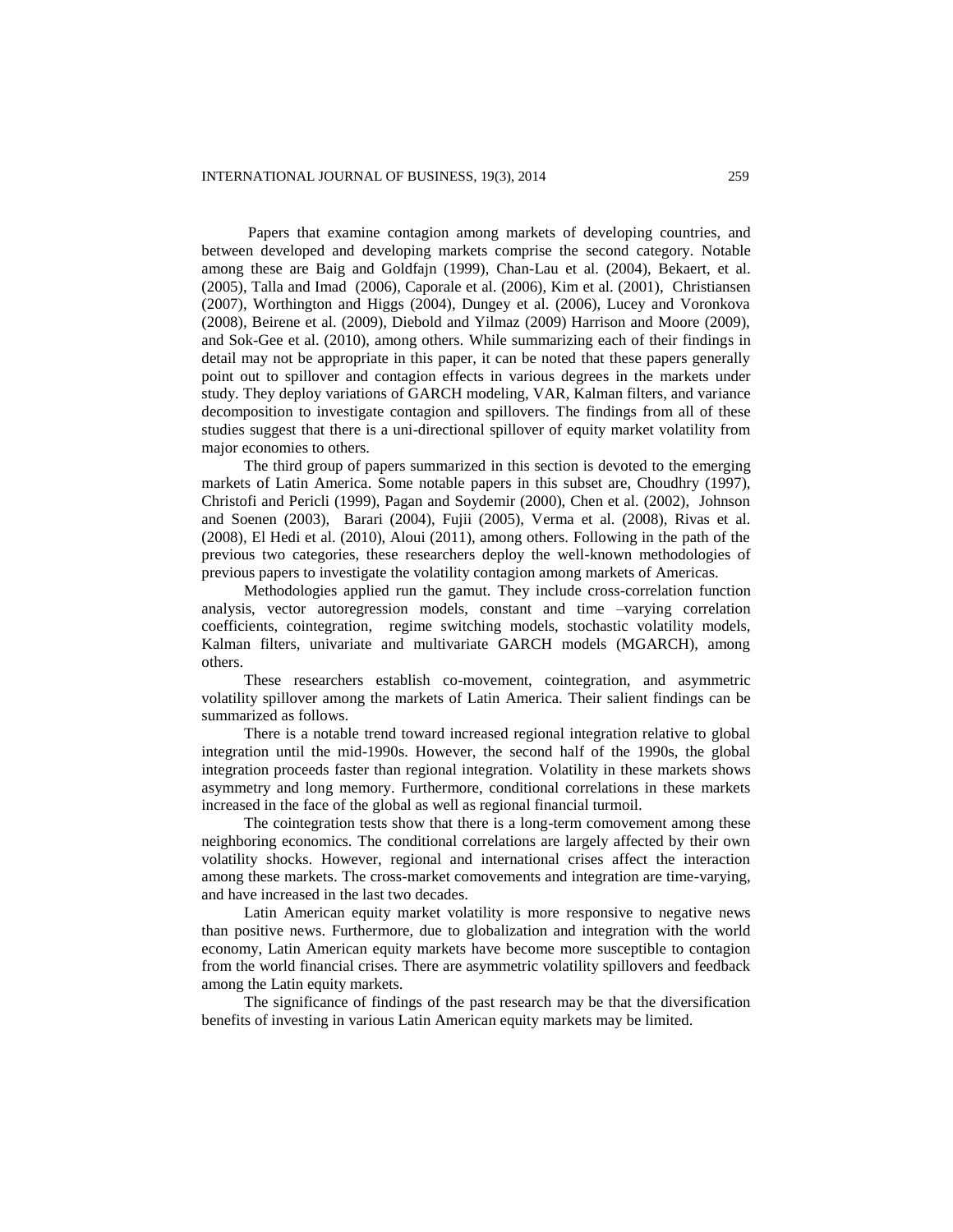## **III. METHODOLOGY**

To begin our analysis, we first examine the equity indices of the markets under study for stationarity and non-linearities. Augmented Dickey Fuller (ADF), Phillips-Peron (PP), and Kwiatkowski–Phillips–Schmidt–Shin (KPSS) tests of stationarity are employed for this purpose. To examine nonlinearities in the series under study, we compute the  $Q$  and  $Q^2$  statistics, and perform Wald test for ARCH effects. To test for chaotic behavior, we apply the Brock, Dechert, and Scheinkman (1987) test (BDS) and Correlation Dimension (CD) tests of chaos. If nonlinearities are present, but we find no chaos, we estimate appropriate variations of autoregressive GARCH (1,1) models to capture the dynamic behavior of equity indices. We complete the analysis with Granger causality test or its adaptation for nonlinear processes. Of the various tests used in this research, a brief description of tests of Chaos may be appropriate. We present more detail on the methodologies used as we apply them.

We deploy two tests of chaos: (i) the Correlation Dimension of Grassberger and Procaccia (1983) and Takens (1984), (ii) and the BDS statistic of Brock, Dechert, and Scheinkman (1987) which are discussed in detail in Adrangi et al. (2001a,b). The correlation dimension is based on the following statistic:

$$
SC^{M} = \frac{\{ \ln C^{M}(\varepsilon_{i}) - \ln C^{M}(\varepsilon_{i-1}) \}}{\{ \ln(\varepsilon_{i}) - \ln(\varepsilon_{i-1}) \}}
$$
(1)

for various levels of M (e.g., Brock and Sayers, 1988). The  $SC^{M}$  statistic is a local estimate of the slope of the  $C^M$  versus e function. Following Frank and Stengos (1989), we take the average of the three highest values of  $SC<sup>M</sup>$  for each embedding dimension.

The BDS statistic is proposed by Brock, Dechert and Scheinkman (1987), which is based on the correlation integral that has been quite robust in discerning various types of nonlinearity as well as deterministic chaos. BDS show that if  $x_t$  is (i.i.d) with a nondegenerate distribution,

$$
C^{M}(\varepsilon) \to C^{1}(\varepsilon)^{M} \quad \text{as} \quad T \to \text{infinity}
$$
 (2)

for fixed M and  $\varepsilon$ . Based on this property, BDS show that the statistic

$$
W^M(\varepsilon) = \sqrt{T} \{ [C^M(\varepsilon) - C^1(\varepsilon)^M] / \sigma^M(\varepsilon) \}
$$
 (3)

where  $\sigma^M$ , the standard deviation of [ $\cdot$ ], has a limiting standard normal distribution under the null hypothesis of IID.  $W^M$  is termed the BDS statistic. Nonlinearity is indicated by a significant W<sup>M</sup> for a stationary series with no linear dependence. Chaos is rejected if there is evidence that the nonlinear structure arises from a known nondeterministic system.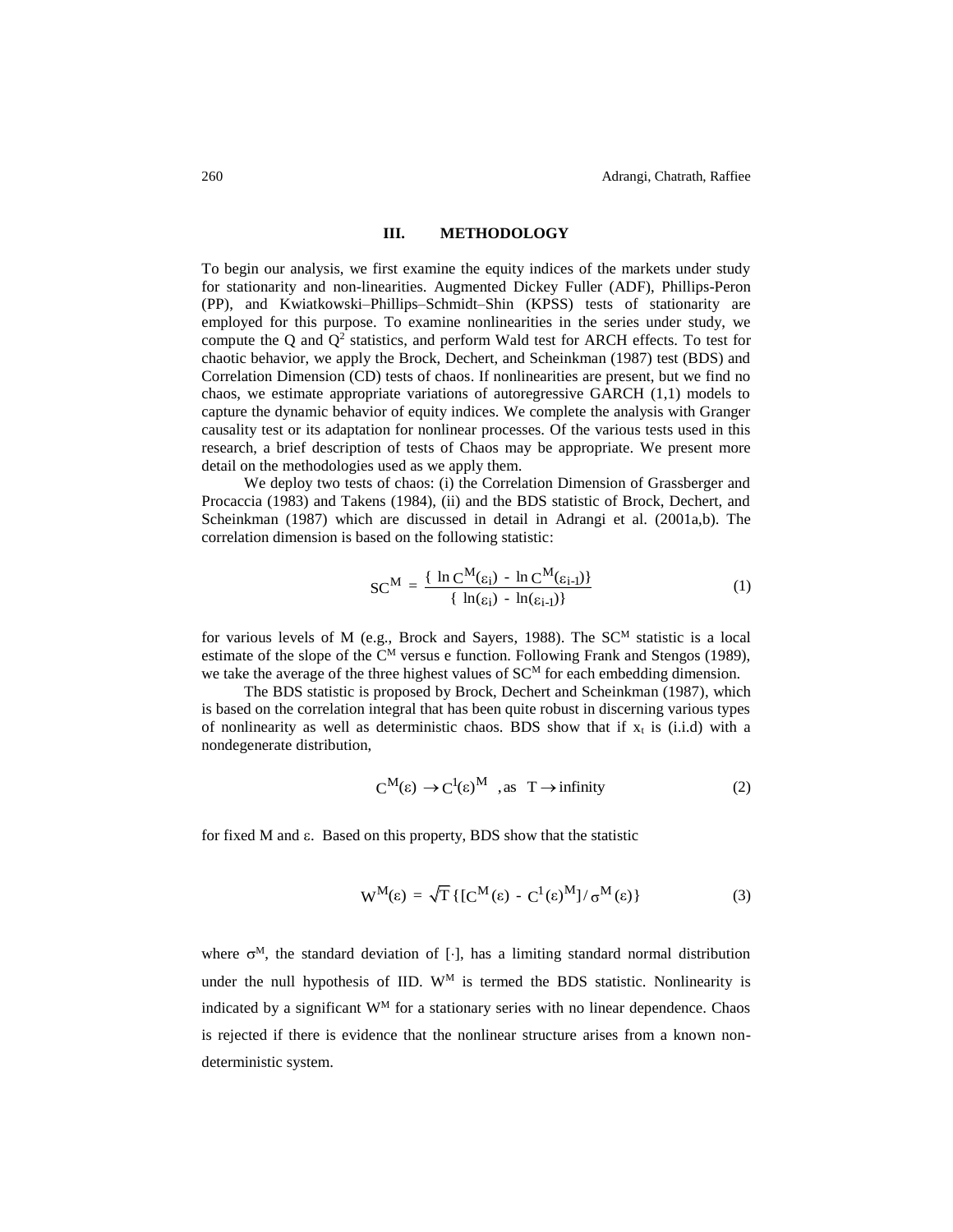# **IV. DATA AND SUMMARY STATISTICS**

We employ daily index values of Bolsa (Mexico), Bovespa (Brazil), Merval (Argentina) and Standard & Poor's 500 (S&P500) spanning the period of 2007 through October 2012. All series are retrieved from the Bloomberg data base. Percentage changes (index returns) are given by  $R_t = (\ln(P_t/P_{t-1})) \cdot 100$ , where  $P_t$  represents the daily closing values.

The graphs of indices exhibit mean and covariance nonstationarity, as well as volatility clustering. Percentage change, i.e., returns  $(R<sub>t</sub>)$  series for the four indices are mean-stationary, but may be covariance non-stationary. These graphs are not presented here for the purpose of brevity, however, justify formal statistical tests of stationarities and possible nonlinearities in return series. We provide the statistical evidence of behavior of these series in Table 1.

#### **Table 1**

#### **Diagnostics**

Returns are given by  $R_t=ln(P_t/P_{t-1})$  100, where  $P_t$  represents closing index values on day t. ADF represents the Augmented Dickey Fuller tests (Dickey and Fuller (1981)). The Q(12) and Q²(12) statistics represent the Ljung-Box (Q) statistics for autocorrelation of the R<sub>t</sub> and R<sub>t</sub><sup>2</sup> series respectively. The ARCH(6) statistic is the Engle (1982) test for ARCH (of order 6) and is  $\chi^2$ distributed with 6 degrees of freedom.

| Panel A: Price Levels            |                        |                             |                        |                        |  |  |  |  |
|----------------------------------|------------------------|-----------------------------|------------------------|------------------------|--|--|--|--|
|                                  | S&P 500                | <b>MERVAL</b>               | <b>BOVESPA</b>         | <b>BOLSA</b>           |  |  |  |  |
| Interval: 7/2007-7/2012 (N=127)  |                        |                             |                        |                        |  |  |  |  |
| ADF_trend                        | $-1.900$               | $-1.266$                    | $-2.015$               | $-2.075$               |  |  |  |  |
| PP_trend                         | $-1.851$               | $-1.337$                    | $-1.872$               | $-2.011$               |  |  |  |  |
| KPPS trend                       | 0.797                  | 0.531                       | 0.282                  | 0.560                  |  |  |  |  |
| Q(24)                            | 23177.00               | 23858.00                    | 22283.00               | 24001.00               |  |  |  |  |
| $Q^2(24)$                        | 23020.00               | 23703.00                    | 22011.00               | 23985.00               |  |  |  |  |
| $LM$ ARCH $(6)$                  | 255.975                | 98.945                      | 180.985                | 104.720                |  |  |  |  |
|                                  |                        | Panel B: Percentage Changes |                        |                        |  |  |  |  |
|                                  | S&P 500                | <b>MERVAL</b>               | <b>BOVESPA</b>         | <b>BOLSA</b>           |  |  |  |  |
| Interval: 7/2007-7/2012 (N=1271) |                        |                             |                        |                        |  |  |  |  |
| ADF_trend                        | $-28.735^{\rm a}$      | $-33.725^{\rm a}$           | $-36.190$ <sup>a</sup> | $-33.338$ <sup>a</sup> |  |  |  |  |
| PP trend                         | $-40.564$ <sup>a</sup> | $-33.836^a$                 | $-36.345$ <sup>a</sup> | $-33.279$ <sup>a</sup> |  |  |  |  |
| KPPS trend                       | 0.315                  | 0.164                       | 0.084                  | 0.153                  |  |  |  |  |
| Q(24)                            | $69.766^{\rm a}$       | $32.162^a$                  | 44.134 <sup>a</sup>    | $48.046^{\circ}$       |  |  |  |  |
| $Q^2(24)$                        | 1655.010 <sup>a</sup>  | 867.480 <sup>a</sup>        | 1801.400 <sup>a</sup>  | 1249.700 <sup>a</sup>  |  |  |  |  |
| $LM$ ARCH $(6)$                  | 333.589 <sup>a</sup>   | 223.859 <sup>a</sup>        | 339.309 <sup>a</sup>   | 201.050 <sup>a</sup>   |  |  |  |  |

Notes: S&P500, MERVAL, BOVESPA, and BOLSA, represent equity indices of the US, Argentina, Brazil and Mexico.  $Q(12)$  and  $Q^{2}(12)$  are the Ljung Box statistics for AR(1) residuals and their squared values. a, b, and c , represent significance at .01, .05, and .10, respectively.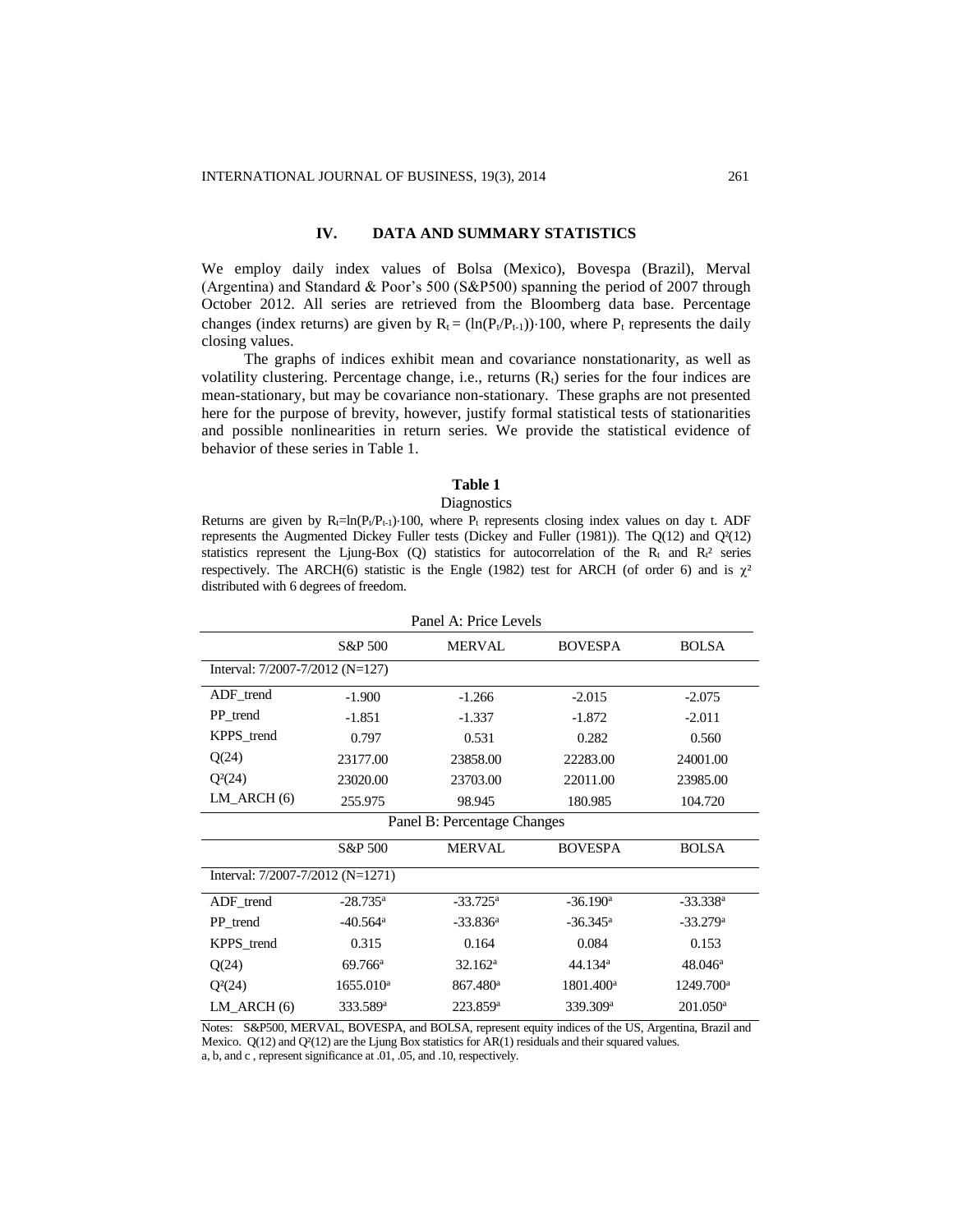|                                      | S&P 500               | <b>MERVAL</b> | <b>BOVESPA</b>       | <b>BOLSA</b>        |
|--------------------------------------|-----------------------|---------------|----------------------|---------------------|
| Interval: $7/2007 - 7/2012$ (N=1271) |                       |               |                      |                     |
| Mean                                 | 1199.577              | 2279.117      | 59190.331            | 31050.240           |
| <b>Stand Dev</b>                     | 191.634               | 658.409       | 9219.429             | 5306.679            |
| <b>Skewness</b>                      | $-0.439$              | 0.025         | $-0.975$             | $-0.669$            |
| <b>Kurtosis</b>                      | 2.520                 | 2.730         | 3.341                | 2.811               |
| J-B                                  | 52.33789 <sup>a</sup> | 3.917         | 204.302 <sup>a</sup> | 97.135 <sup>a</sup> |

Panel C: Summary descriptive statistics for model variables. All variables are in level.

Notes: S&P500, MERVAL, BOVESPA, and BOLSA, represent equity indices of the US, Argentina, Brazil and Mexico.

a represents significance level of .01.

Panel A shows that index levels are nonstationary and there is evidence of nonlinear behavior as evidenced by significant  $Q^2$  statistics. The R<sub>t</sub> series are found to be stationary employing the Augmented Dickey Fuller (ADF), PP and KPSS statistics. There remain linear and nonlinear dependencies as indicated by the  $Q$  and  $Q<sup>2</sup>$  statistics, and Autoregressive Conditional Heteroskedasticity (ARCH) effects are suggested by the ARCH (6) chi-square statistic. Whether these dynamics are chaotic in origin is the question we turn to next.

To capture the linear structure, we estimate autoregressive models,

$$
R_t = \sum_{i=1}^{p} \pi_i R_{t-i} + \varepsilon_t \,. \tag{4}
$$

The lag length for each series is selected based on the Akaike (1974) criterion. The residual  $(\varepsilon_1)$  represents the index movements after filtering the linear relationships. The mean equation of the GARCH model is the same as given in Equation (7), while the conditional variance equation of the model is given by

$$
\sigma_{i,t}^2 = \beta_i + \gamma_i u_{i,t-1}^2 + \phi_i \sigma_{i,t-1}^2 \quad i=1, 4
$$
 (5)

where  $\sigma_{i,t}^2$  is the conditional variance, u<sub>i,t-1</sub> is the lagged innovations, and  $\sigma_{i,t-1}^2$  is the lagged conditional volatility.

#### **V. EMPIRICAL FINDINGS**

#### **A. Tests for Chaos**

### **1. Correlation dimension estimates**

Table 2 reports the Correlation Dimension  $(SC<sup>M</sup>)$  estimates for the returns and logistic series. The values of the correlation dimension for chaotic series and its filtered version shown in the first two rows of the Table do not show an explosive trend. For instance,  $SC<sup>M</sup>$  estimates for the logistic map stay around one as the embedding dimension rises. Furthermore, the estimates for the logistic series are insensitive to AR transformations,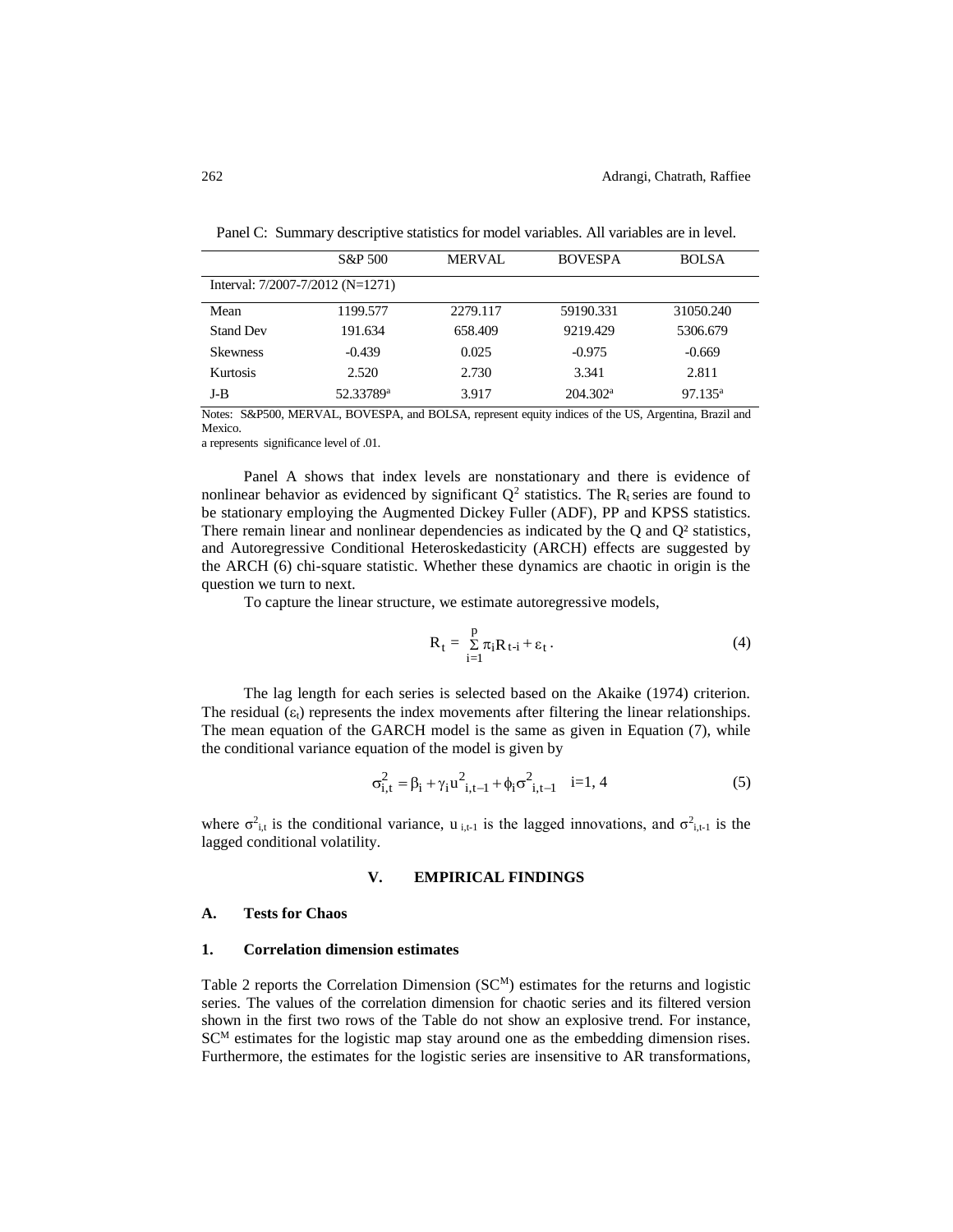consistent with chaotic behavior. For the return series,  $SC^{M}$  estimates show inconsistent behavior with chaotic structures. For instance, the  $SC<sup>M</sup>$  does not settle. The estimates for the AR or GARCH transformation do not change results much, but are mostly larger and do not settle with increasing of the embedding dimension. These initial indicators suggest that the series under consideration are not chaotic.

#### **2. BDS test results**

Tables 3 and 4 report the BDS statistics (Brock, Dechert, and Scheinkman, 1987) for [AR(p)] series, and standardized residuals  $(\epsilon/\sqrt{h})$  from the GARCH (1,1) models, respectively. The critical values for the BDS statistics are reported in Adrangi et al.  $(2001a, b)$ . The BDS statistics strongly reject the null of no nonlinearity in the [AR(1)] errors for all of the return series. However, BDS statistics for the standardized residuals from the GARCH-type models are mostly insignificant at the 1 and 5 percent levels. On the whole, the results provide compelling evidence that the nonlinear dependencies in the series arise from GARCH-type effects, rather than from a complex, chaotic structure. From the BDS statistics presented in Table 4, it is apparent that the variations of the GARCH model may explain the nonlinearities.

# **B. Bivariate GARCH Models**

To model the relationship between the returns while accounting for the GARCH effects, we estimate three VAR models in a bivariate GARCH context. We summarize the findings of this model but do not report it in the interest of brevity. Most model coefficients are statistically significant at five or ten percent levels of significance, indicating that a variation of GARCH model maybe well-suited for modeling the interaction between markets under study. Examining sign bias tests show that size bias and joint sign and size bias tests are statistically significant pointing toward asymmetric volatility effects of positive and negative shocks or news. This may also indicate that EGARCH model may be better suited for modeling the volatility spillovers for Latin American markets.

To account for asymmetric shock responses, we estimate bivariate EGARCH models that are better suited to account for the asymmetric volatility response within and across markets. This model is an extension of the univariate EGARCH model of Nelson (1991). Koutmos (1999), Cheung and Ng (1992), Hakim and McAleer (2010), Rivas et al. (2008), among others, have documented this pattern of asymmetric volatility transmission in financial markets. The following equations represent the proposed VAR-EGARCH model:

$$
R_{it} = \alpha_{i,0} + \sum_{j=1}^{2} \alpha_{ij} R_{i,t-1} + u_{i,t}
$$
 (6)

$$
Ln(\sigma_{i,t}^2) = \beta_{i,0} + \sum_{j=1}^{2} \beta_{ij} \phi_j(z_{j,t-1}) + \gamma_i ln(\sigma_{i,t-1}^2) \quad i,j=1,2
$$
 (7)

$$
\phi_j(z_{j,t-1}) = (\left| z_{j,t-1} \right| - E(|z_{j,t-1}|) + \delta_j z_{j,t-1}) \quad i,j=1,2
$$
 (8)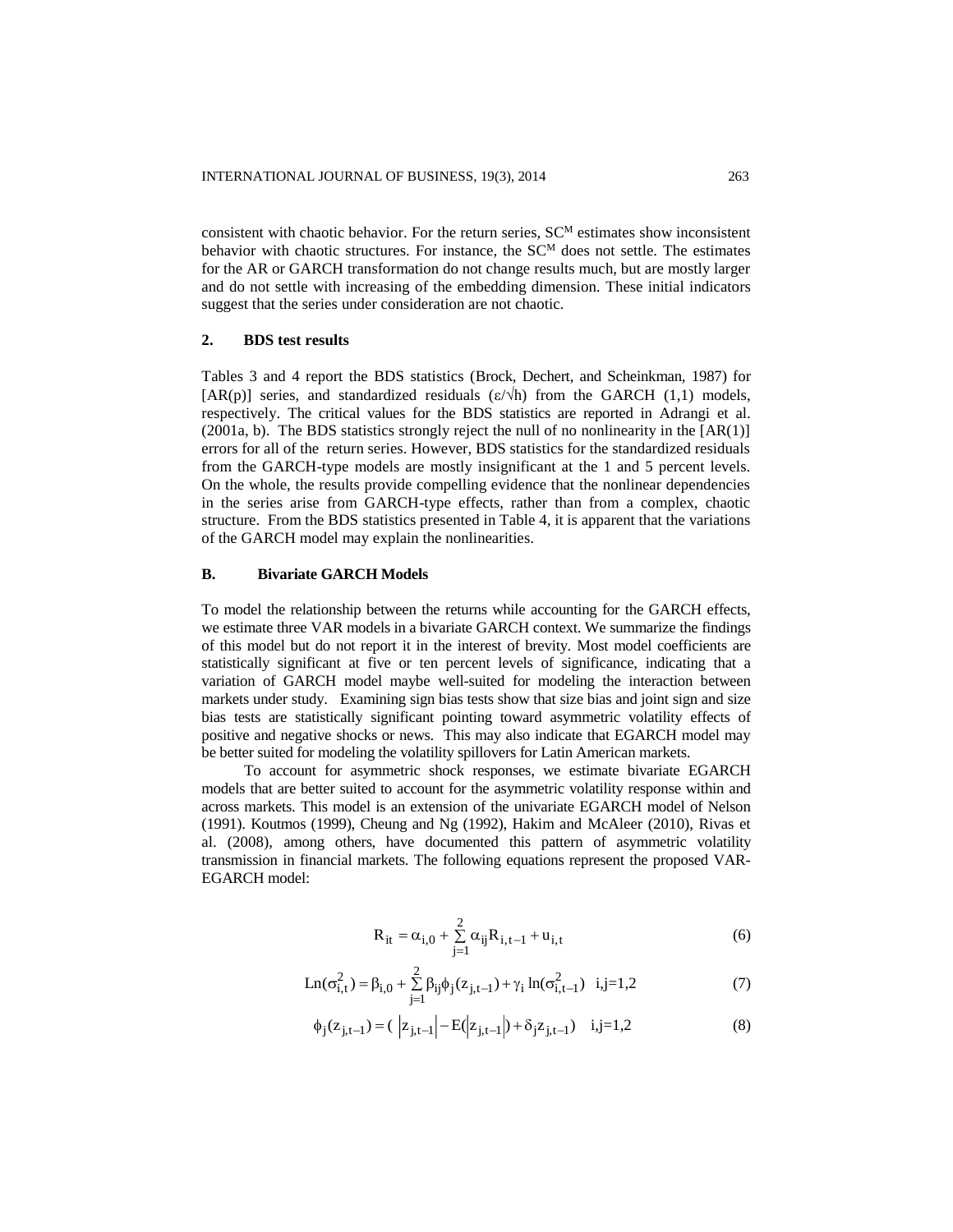$$
z_{j,t} = (\vert u_{j,t} / \sigma_{j,t} \vert - \sqrt{2/\pi}) + \delta_j u_{jt} / \sigma_{j,t}
$$
  

$$
\sigma_{i,j,t} = \rho_{i,j} \sigma_{i,t} \sigma_{j,t} \quad i,j=1,2,...
$$
 (9)

where  $z_{j,t} = (\left| u_{j,t} / \sigma_{j,t} \right| - \sqrt{2/\pi}) + \delta_j u_{jt} / \sigma_{j,t}$  and  $z_{i,t} = \varepsilon_{it}/\sigma_{i,t}^2$  is the standardized innovations of market i at time t. Volatility persistence is measure by γ. Nelson (1991) notes that unconditional volatility is finite and measurable if  $\gamma_i$  <1 while  $\gamma_i$  = 1 signals a non-stationary and unconditional volatility is not well-defined. We deploy a combination of the simplex method with the Broyden–Fletcher–Goldfarb–Shanno (BFGS) algorithm to maximize the likelihood function,  $L(\Omega)$ .

# **Table 2**

# Correlation dimension estimates

The Table reports SCM statistics for the Logistic series ( $w=3.750$ ,  $n=2000$ ), daily percentage changes in index values over four embedding dimensions: 5, 10, 15, 20. AR(1) represents autoregressive order one residuals.  $GAR(1,1)$  represents standardized residuals from a AR1-  $GARCH(1,1)$  model.

| $M=$                 | 5     | 10    | 15     | 20       |
|----------------------|-------|-------|--------|----------|
| Logistic             | 1.02  | 1.00  | 1.03   | 1.06     |
| Logistic AR          | 0.96  | 1.06  | 1.09   | 1.07     |
| <b>BOLSA AR(1)</b>   | 2.198 | 3.601 | 4.458  | 5.549    |
| <b>BOVESPA AR(1)</b> | 2.472 | 4.218 | 5.706  | 7.153    |
| MERVAL AR(1)         | 2.384 | 4.576 | 6.451  | 8.519    |
| $S\&P AR(1)$         | 2.145 | 3.440 | 4.340  | 5.107    |
| $BOLSA_GAR(1,1)$     | 3.591 | 7.000 | 1.0225 | 15.149   |
| BOVESPA $GAR(1,1)$   | 3.697 | 7.312 | 10.602 | 11.460   |
| MERVAL GAR(1,1)      | 3.142 | 6.909 | 10.767 | Infinity |
| $S\&P$ $GAR(1,1)$    | 3.515 | 6.701 | 9.070  | 11.258   |

Notes: S&P500, MERVAL, BOVESPA, and BOLSA, represent equity indices of the US, Argentina, Brazil and Mexico. AR(1) indicates AR(1) model residuals fitted to each index, and GAR(1,1) represents standardized residuals of GARCH(1,1) model fitted to the indices under study.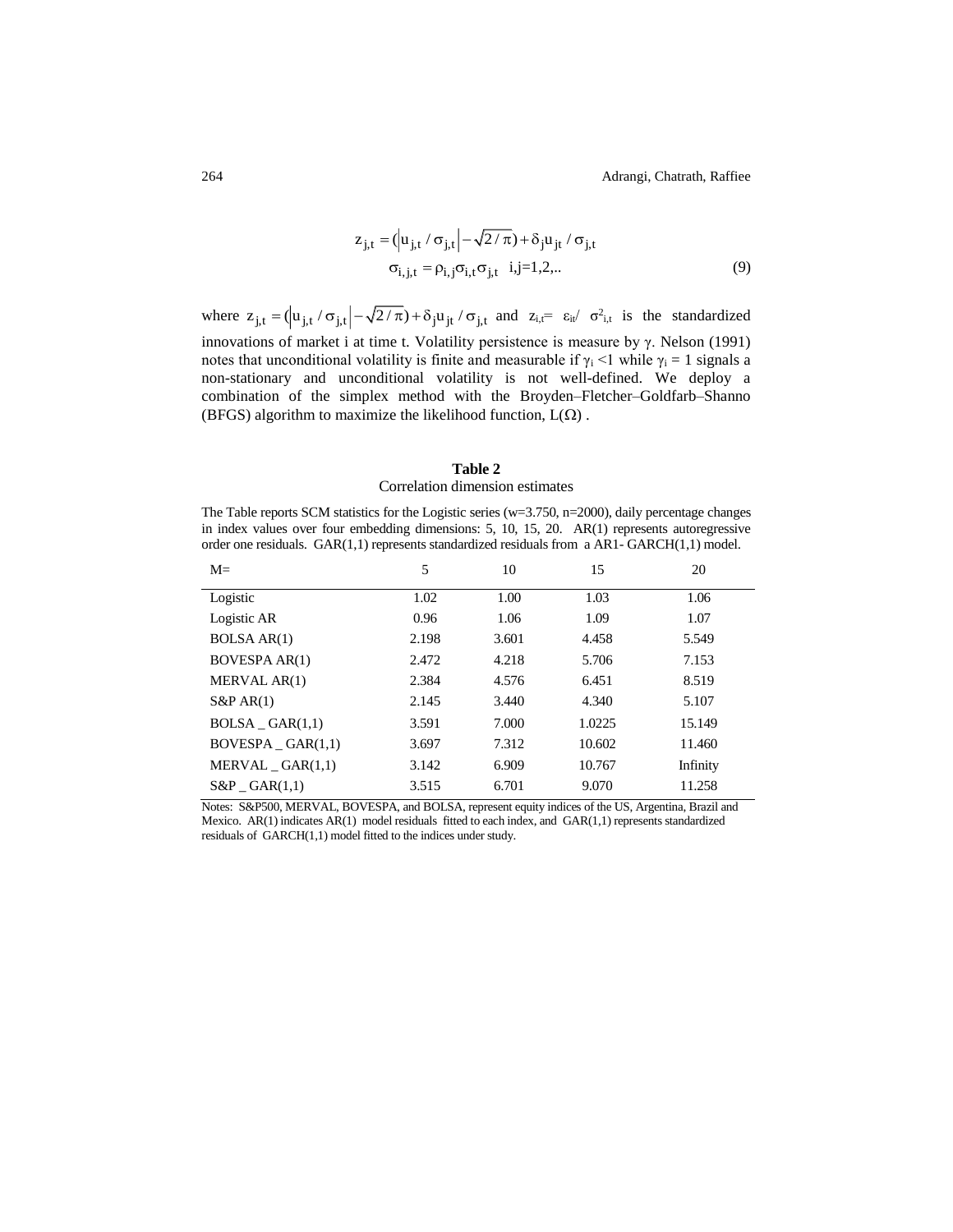|                      |        | M      |         |        |
|----------------------|--------|--------|---------|--------|
| $\varepsilon/\sigma$ | 2      | 3      | 4       | 5      |
| <b>BOLSA AR(1)</b>   |        |        |         |        |
| 0.50                 | 6.905  | 9.941  | 13.174  | 16.597 |
| 1                    | 6.324  | 9.281  | 11.884  | 14.276 |
| 1.5                  | 6.538  | 9.228  | 11.105  | 11.266 |
| 2                    | 7.605  | 9.976  | 11.152  | 12.083 |
| <b>BOVEPA AR(1)</b>  |        |        |         |        |
| 0.50                 | 2.877  | 5.218  | 7.380   | 9.109  |
| 1                    | 53.244 | 7.771  | 9.514   | 11.198 |
| 1.5                  | 7.415  | 10.093 | 11.375  | 12.471 |
| 2                    | 8.678  | 12.075 | 13.219  | 14.006 |
| MERVAL AR(1)         |        |        |         |        |
| 0.50                 | 3.225  | 6.309  | 8.205   | 9.481  |
|                      | 4.609  | 8.119  | 10.023  | 11.400 |
| 1.5                  | 5.946  | 9.601  | 11.314  | 12.523 |
| $\overline{2}$       | 6.340  | 10.153 | 11.592  | 12.615 |
| S&P500 AR(1)         |        |        |         |        |
| 0.50                 | 4.292  | 8.644  | 123.711 | 17.225 |
|                      | 5.501  | 9.262  | 11.790  | 14.319 |
| 1.5                  | 7.441  | 10.532 | 12.363  | 13.957 |
| 2                    | 8.480  | 11.764 | 13.403  | 14.742 |

| Table 3                            |  |  |  |  |  |
|------------------------------------|--|--|--|--|--|
| BDS statistics for AR(1) residuals |  |  |  |  |  |

The figures are BDS statistics for the AR(p).  $a, b$ , and  $c$  represent the significance levels of .01, .05, and .10, respectively.

Notes: S&P500, MERVAL, BOVESPA, and BOLSA, represent equity indices of the US, Argentina, Brazil and Mexico. AR(1) indicates AR(1) model residuals fitted to each index. All BDS statistics are significant at 1 and 5 percent levels.

# **Table 4** BDS statistics for GARCH (1.1) standardized residuals

The figures are BDS statistics for the standardized residuals from GARCH(1,1) models. The BDS statistics are evaluated against critical values obtained from Monte Carlo simulations (Appendix 1).<sup>a</sup>, <sup>b</sup>, and <sup>c</sup> represent the significance levels of .01, .05, and .10, respectively.

|                      |                | М        |          |           |
|----------------------|----------------|----------|----------|-----------|
| $\varepsilon/\sigma$ | $\overline{c}$ | 3        | 4        |           |
| BOLSA_gar11          |                |          |          |           |
| 0.50                 | $-1.355$       | $-0.914$ | $-0.896$ | $-1.225$  |
|                      | $-1.432$       | $-1.220$ | $-1.207$ | $-1.159$  |
| 1.5                  | $-1.592$       | $-1.404$ | $-1.444$ | $-1.416$  |
| 2                    | $-1.078$       | $-0.693$ | $-0.765$ | $-0.889$  |
| BOVESPA_gar11        |                |          |          |           |
| 0.50                 | $-2.166$       | $-1.209$ | $-0.559$ | $-0.0004$ |
|                      | $-2.318$       | $-1.624$ | $-1.286$ | $-1.027$  |
| 1.5                  | $-2.289$       | $-1.314$ | $-1.066$ | $-0.859$  |
| 2                    | $-1.814$       | $-0.572$ | $-0.409$ | $-0.370$  |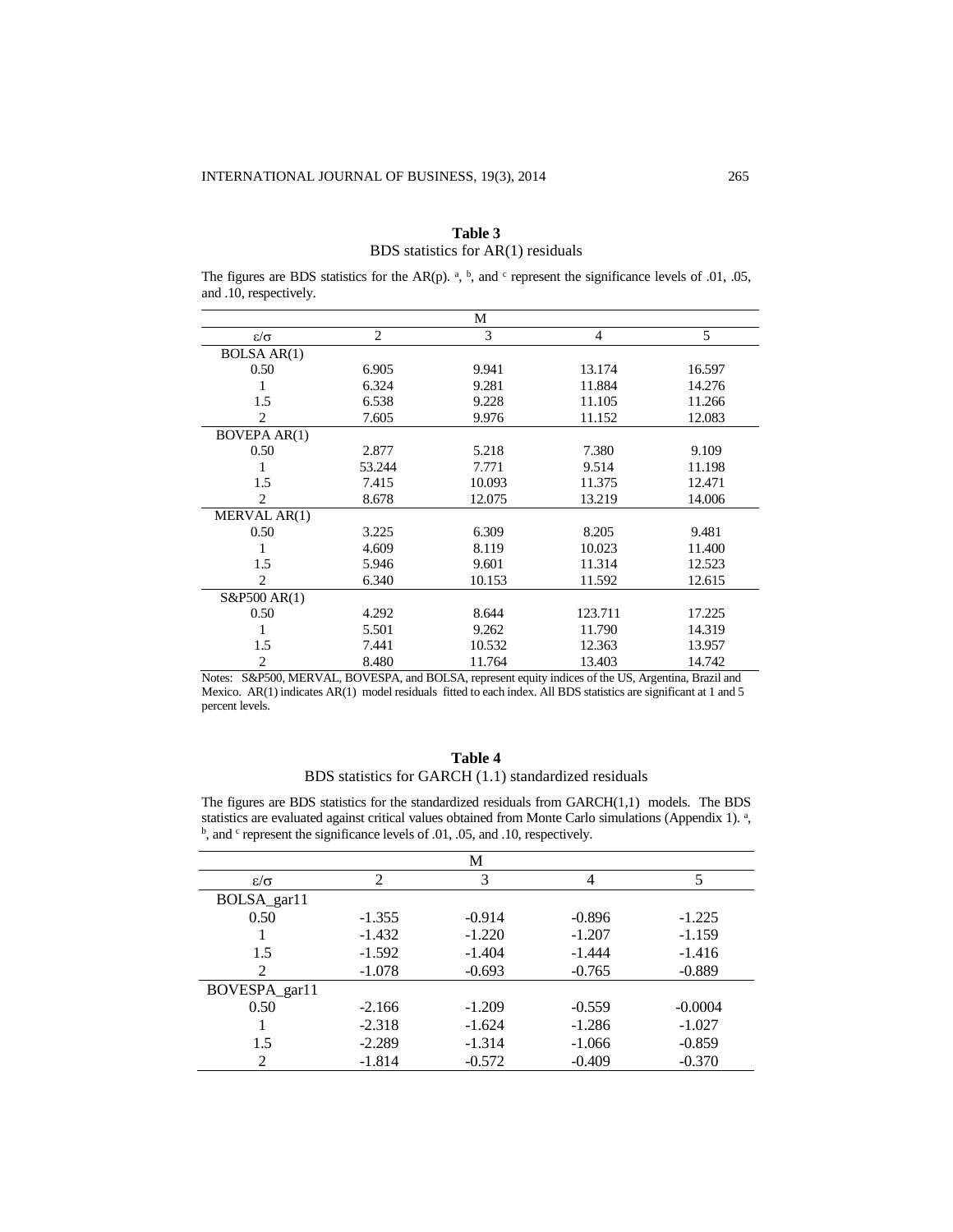| MERVAL_gar11                |                       |                       |                       |                       |
|-----------------------------|-----------------------|-----------------------|-----------------------|-----------------------|
| 0.50                        | $-1.880$              | $-0.342$              | 0.142                 | 0.068                 |
|                             | $-2.103$              | $-0.539$              | $-0.079$              | 0.199                 |
| 1.5                         | $-1.805$              | $-0.310$              | $-0.021$              | 0.244                 |
| 2                           | $-1.499$              | 0.115                 | 0.233                 | 0.435                 |
| $S\&P500$ garl1             |                       |                       |                       |                       |
| 0.50                        | $-3.931$ <sup>a</sup> | $-1.973$              | $-9.580$ <sup>a</sup> | $-0.308$              |
|                             | $-4.260$ <sup>a</sup> | $-2.561$ <sup>a</sup> | $-1.760$              | $-1.084$              |
| 1.5                         | $-4.438$ <sup>a</sup> | $-3.141$ <sup>a</sup> | $-2.534$ <sup>a</sup> | $-2.090$ <sup>a</sup> |
| $\mathcal{D}_{\mathcal{L}}$ | $-4.082$ <sup>a</sup> | $-2.785^{\rm a}$      | $-2.442^{\rm a}$      | $-2.125^{\rm a}$      |

Notes: S&P500, MERVAL, BOVESPA, and BOLSA, represent equity indices of the US, Argentina, Brazil and Mexico. GAR(1,1) represents standardized residuals of GARCH(1,1) model fitted to the indices under study.

| Table 5                                                          |
|------------------------------------------------------------------|
| Bivariate asymmetric VAR-EGARCH model with volatility spillovers |
| Americas and S&P 500 Index                                       |

| Mean Equation                                         | S&P500                | <b>BOLSA</b>          | S&P500                | <b>BOVESPA</b>        | S&P500                | <b>MERVAL</b>         |
|-------------------------------------------------------|-----------------------|-----------------------|-----------------------|-----------------------|-----------------------|-----------------------|
| Intercept $\alpha$ 10, $\alpha$ 20                    | 0.028<br>(0.022)      | 0.005<br>(0.012)      | $-0.142$<br>(0.028)   | $-0.122$<br>(0.036)   | $-0.150$<br>(0.0214)  | $-0.173$<br>(0.037)   |
| Lagged Return SP<br>$\alpha$ 11 $\alpha$ 21           | $-0.108a$             | $-0.039$              | $-0.127$ <sup>a</sup> | $-0.096$ <sup>a</sup> | $-0.167$ <sup>a</sup> | $-0.289$ <sup>a</sup> |
|                                                       | (0.025)               | (0.0257)              | (0.037)               | (0.048)               | (0.015)               | (0.035)               |
| Lagged Return<br>other $\alpha$ 12, $\alpha$ 22       | 0.026                 | 0.309 <sup>a</sup>    | 0.069 <sup>a</sup>    | 0.040                 | 0.094 <sup>a</sup>    | $0.167$ <sup>a</sup>  |
|                                                       | (0.023)               | (0.019)               | (0.029)               | (0.038)               | (0.021)               | (0.034)               |
| Variance Equation                                     | S&P500                | <b>BOLSA</b>          | S&P500                | <b>BOVESPA</b>        | S&P500                | <b>MERVAL</b>         |
| Intercept $\beta$ 10, $\beta$ 20                      | 0.017 <sup>a</sup>    | 0.010                 | 0.159 <sup>a</sup>    | 0.019 <sup>a</sup>    | 0.018 <sup>a</sup>    | 0.036 <sup>a</sup>    |
|                                                       | (0.005)               | (0.004)               | (0.004)               | (0.006)               | (0.005)               | (0.011)               |
| Asymmetric<br>Effect $\beta$ 11, $\beta$ 21           | 0.113 <sup>a</sup>    | $0.047$ <sup>a</sup>  | 0.071                 | 0.005                 | 0.125 <sup>a</sup>    | 0.023                 |
|                                                       | (0.024)               | (0.014)               | (0.026)               | (0.015)               | (0.023)               | (0.022)               |
| Asymmetric<br>Effect $\beta$ 12, $\beta$ 22           | $0.198^{\,\rm a}$     | $0.075$ <sup>a</sup>  | 0.054 <sup>a</sup>    | 0.110 <sup>a</sup>    | 0.026                 | $0.173^a$             |
|                                                       | (0.020)               | (0.019)               | (0.019)               | (0.025)               | (0.020)               | (0.037)               |
| Lagged stand.<br>Shock $\delta$ 1 $\delta$ 2          | $-1.093$ <sup>a</sup> | $-0.660$ <sup>a</sup> | $-1.321$ <sup>a</sup> | $-0.769$ <sup>a</sup> | $-0.787$ <sup>a</sup> | $-0.409$ <sup>a</sup> |
|                                                       | (0.246)               | (0.195)               | (0.359)               | (0.159)               | (0.175)               | (0.080)               |
| Lagged<br>Conditional<br>Variance $\gamma^1 \gamma^2$ | 0.969 <sup>a</sup>    | $0.977$ <sup>a</sup>  | 0.992 <sup>a</sup>    | 0.989 <sup>a</sup>    | 0.990a                | $0.980$ <sup>a</sup>  |
|                                                       | (0.005)               | (0.004)               | (0.003)               | (0.004)               | (0.004)               | (0.008)               |
| $\frac{-1 + \delta i}{(1 + \delta i)}$<br>Correlation | 0.785                 |                       | 0.741                 |                       | 0.659                 |                       |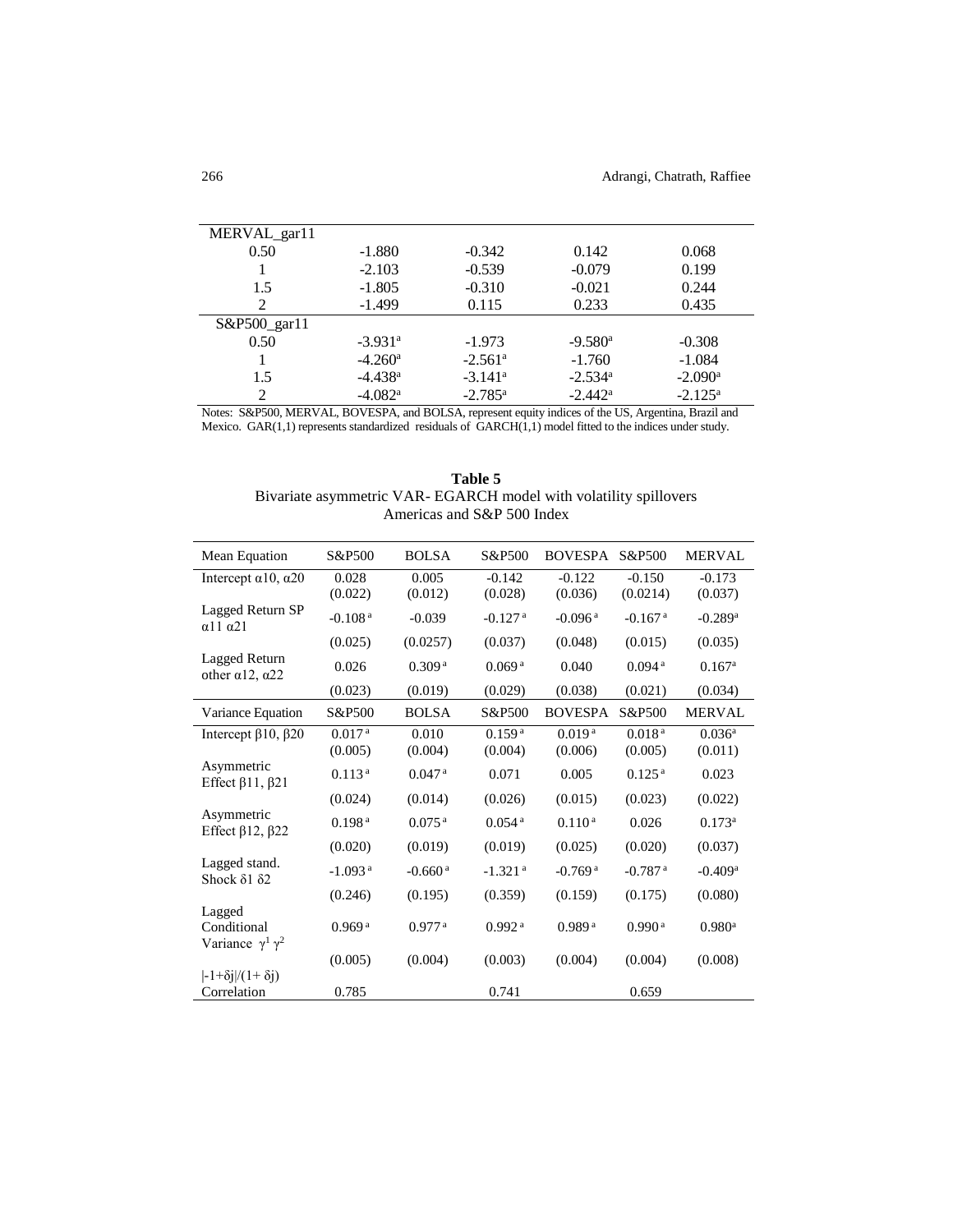|                                           | Diagnostics on Standardized Residuals |                     |                     |                       |                       |        |  |
|-------------------------------------------|---------------------------------------|---------------------|---------------------|-----------------------|-----------------------|--------|--|
| Q (12), $\epsilon t/\sigma$               | 9.452                                 | 6.698               | 13.706              | 14.547                | 12.192                | 16.241 |  |
| Q $(24)$ , $\epsilon t/\sigma$            | 13.620                                | 13.876              | 19.417              | 22.634                | 27.757                | 24.336 |  |
| Q2 (12), $\frac{\varepsilon}{2\sigma}$    | $37.342$ <sup>a</sup>                 | 17.020              | 40.640 <sup>a</sup> | 28.682                | $60.723$ <sup>a</sup> | 13.690 |  |
| Q2 (24), $\epsilon t^{2/\sigma}$          | 49.359 <sup>a</sup>                   | 30.432 <sup>a</sup> | 59.885 <sup>a</sup> | $43.655$ <sup>a</sup> | 65.579 <sup>a</sup>   | 19.384 |  |
| $Q(12)$ , εit εit /σi σj                  | 42.117 <sup>a</sup>                   |                     | 42.130 <sup>a</sup> |                       | 34.158 <sup>a</sup>   |        |  |
| $Q(24)$ , sit sit / $\sigma$ i $\sigma$ j | $60.841$ <sup>a</sup>                 |                     | 58.149 <sup>a</sup> |                       | $43.784$ <sup>a</sup> |        |  |
| Sign Bias t-Statistic                     |                                       |                     |                     |                       |                       |        |  |
| Sign bias                                 | 0.919                                 | 1.598               | 0.128               | 1.198                 | 0.275                 | 0.131  |  |
| Size bias                                 | 1.394                                 | $-0.374$            | 1.343               | 0.273                 | 0.901                 | 0.242  |  |
| Joint sign and                            | 18.399 <sup>a</sup>                   | 5.514               | 6.129 <sup>a</sup>  | 3.279                 | 8.213 <sup>a</sup>    | 0.424  |  |
| size bias $(\gamma 2)$                    |                                       |                     |                     |                       |                       |        |  |
| System Log                                | $-2402.079$                           |                     | -2372.984           |                       | -4109.342             |        |  |
| Likelihood                                |                                       |                     |                     |                       |                       |        |  |

**Table 5 (continued)**

Notes: Returns and conditional variance equations are estimated in a system assuming variance correlations are constant. Q and Q2 are the Ljung-Box statistics of the autocorrelation in the standardized residuals  $(\epsilon_{it}/\sqrt{\sigma_{it}})$  and their squared values. The sign bias test shows whether positive and negative innovations affect future volatility differently from the model prediction (see Engle and Ng (1993)).

a, b, and c , represent significance at .01, .05, and .10, respectively.

Table 5, reports the estimation results of the bivariate- EGARCH models of equations (6)-(9) for the S&P500 and three LA indices. In all equations  $\delta_1$  and  $\delta_2$ <0 combined with positive  $\beta_{12}$  and  $\beta_{21}$ , confirm that volatility transmission across markets is asymmetric. Negative shocks in each market results in elevated conditional volatility in the other and there is feedback in a similar manner. Statistically significant  $\delta_i$  <0 shows the presence of asymmetric volatility effects in each market. Thus, negative shocks in each market lead to higher volatility than positive innovations. The size effect (the degree of asymmetry) as measured by  $|-1+\delta_i|/(1+\delta_i)$ , are and have become known as "leverage effect." The leverage effect occurs as the negative shocks reduce the market capitalization and raise the debt to equity ratio. The unconditional volatility in both cases is finite as indicated by  $\gamma_1$  and  $\gamma_2$ <1. Insignificant sign and size bias tests reinforce the statistical validity of the Asymmetric model even in the presence of significant joint test of size and sign bias.

| Table 6                                                                           |
|-----------------------------------------------------------------------------------|
| Impact of cross market shocks on the percentage change in volatility and leverage |
|                                                                                   |

| effects              |        |       |         |        |  |  |  |
|----------------------|--------|-------|---------|--------|--|--|--|
| Shock Origin $(t-1)$ | S&P    | Bolsa | Bovelsa | Merval |  |  |  |
| $S\&P(-)$            | 0.113  | 0.125 | 0.195   | 0.244  |  |  |  |
| $S\&P(+)$            | 0.005  | 0.026 | 0.025   | 0.102  |  |  |  |
| Bolsa $(-)$          | 0.078  |       |         |        |  |  |  |
| Bolsa $(+)$          | 0.004  |       |         |        |  |  |  |
| Boylesa (-)          | 0.011  |       |         |        |  |  |  |
| Bovlesa $(+)$        | 0.002  |       |         |        |  |  |  |
| Merval $(-)$         | 0.041  |       |         |        |  |  |  |
| Merval $(+)$         | 0.005  |       |         |        |  |  |  |
| Leverage Effects     | 12.715 | 4.882 | 7.658   | 2.384  |  |  |  |

Notes: The responses of S&P and the leverage effect are the average for the three markets.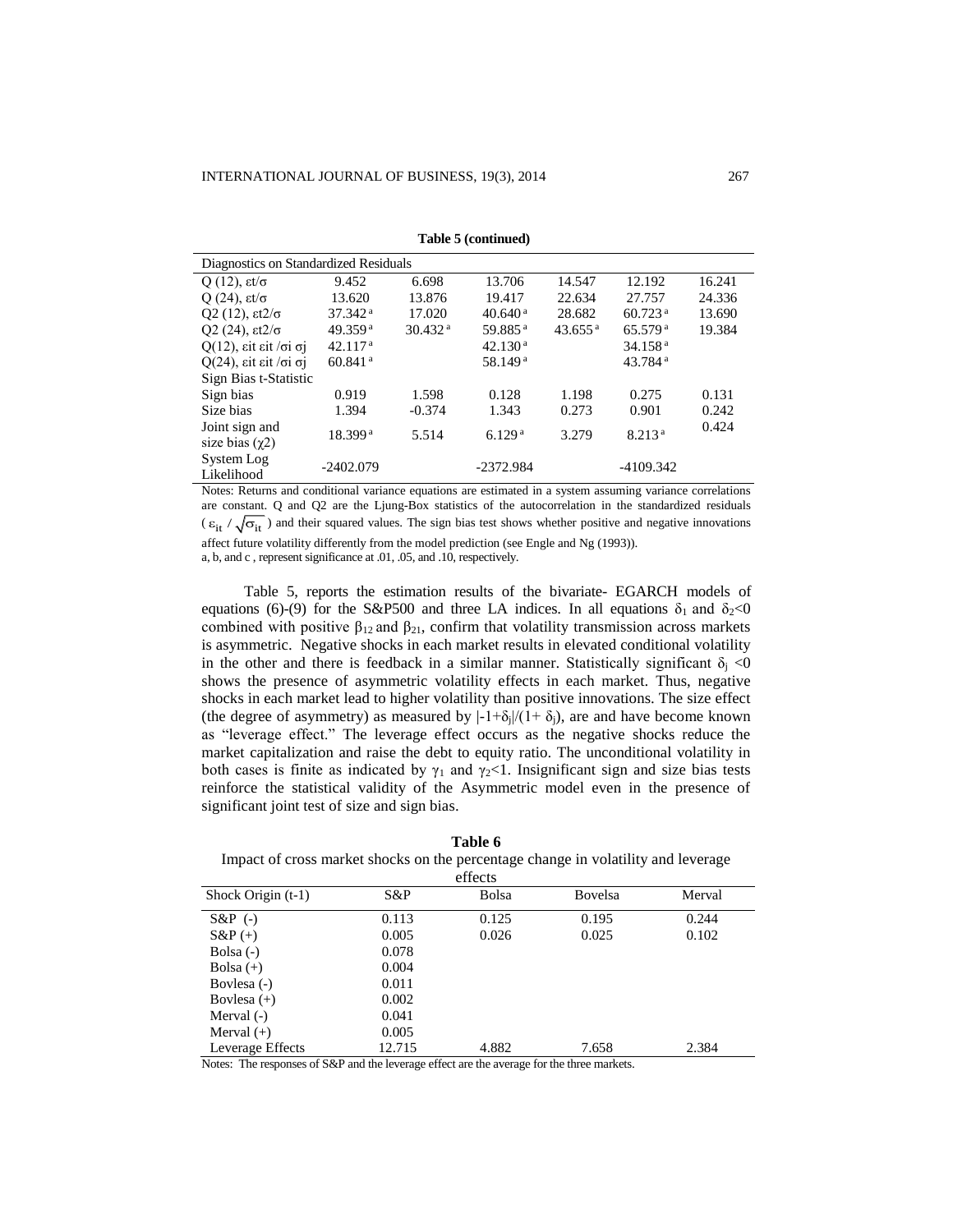To summarize the impact of negative and positive shock transmission among markets, we use the estimated  $\delta_i$  and  $\beta_{ii}$  coefficients. For instance, a one unit negative shock to market j affects the conditional volatility in market i by  $|(-1+\delta_i)|^*$  ( $\beta_{ii}$ ) for negative shocks and  $|(1+\delta_i)|^*$  ( $\beta_{ii}$ ) for positive shocks. Table 6 reports these effects for a percentage positive and negative shock from market i on the percentage change in volatility of market j. The notable conclusions are as follows. First, the shock transmission is asymmetric. For instance, in all cases positive shocks to the S&P500 futures have smaller percentage impact on S&P500 and other indices relative to negative shocks of the same size. Volatility reaction in all markets to own negative innovations and cross market negative innovations is much larger in all markets. Second, negative shocks to LA markets also show a significant impact on the volatility of S&P500 relative to the same size positive shocks. Finally, the largest impact of shocks to S&P500 is felt in equity market of Argentina. This may be due to the size of equity market there which is the smallest in dollar value relative to Mexico and Brazil. The leverage effects reported in Table 6 confirm that the largest leverage effect of the S&P500 is on the S&P500 and the magnitude is smaller on the LA equity markets.

#### **C. Spillovers and Granger Causality**

Having established volatility spillover, and low conditional correlations between equities markets of Americas, we proceed to investigate the possibility of nonsynchronous relationship-dynamics that may be unobservable from returns' correlations. To this end, we examine the causality deploying the nonlinear extension of the standard Granger causality test between two variables (Granger, 1969; Geweke, 1984). In the standard Granger autoregressive and linear test, the null hypothesis that an observed series  $x_t$  does not Granger cause another series,  $y_t$ , is to test the null hypothesis that  $\gamma_1$  through  $\gamma_n = 0$ .  $y_t = \alpha + \beta_1 y_{t-1} + \dots \beta_k y_{t-k} + \gamma_1 x_{t-1} + \dots \gamma_n x_{t-n} + \varepsilon_t$ 

$$
y_{t} = \alpha + \beta_{1} y_{t-1} + \dots \beta_{k} y_{t-k} + \gamma_{1} x_{t-1} + \dots \dots \gamma_{n} x_{t-n} + \varepsilon_{t}
$$
(10)

where  $\varepsilon_t$  is normally and identically distributed with mean of zero and constant variance under H0. Our variables exhibit nonlinearities and therefore the linear framework may not be suitable. Thus, we employ a nonlinear version of the test as suggested by Skalin and Svirta (1999), based on smooth transition regression (STR). Motivated by the linear causality regression, when  $y_t$  (under the null hypothesis of noncausality) is generated by the STAR model, this test is based on the non-existent predictive power of lagged values of another variable,  $x_t$ , where the sequence  $\{x_t\}$  is assumed to be stationary. The non-linear causality from x to y is modeled by an additive smooth transition component. Consider the following additive smooth transition regression model

$$
y_t = \pi_{10} + \pi_1 w_1 + (\pi_{20} + \pi_2 w_t) F(y_{t-d}) + \delta_1 v_t + (\delta_{20} + \delta_2' u_1) G(x_{t-e}) + u_t
$$
 (11)

where  $\delta$ j= ( $\delta$ j1...  $\delta$ jq)', j=1, 2, v t= (xt-1...xt-q)' and G (.) is a transition function. Non-causality is tested as H0:  $G \equiv 0$  &  $\delta 1i=0$ ,  $i=1,...,q$ . It can be shown that the relevant approximation to the above equation is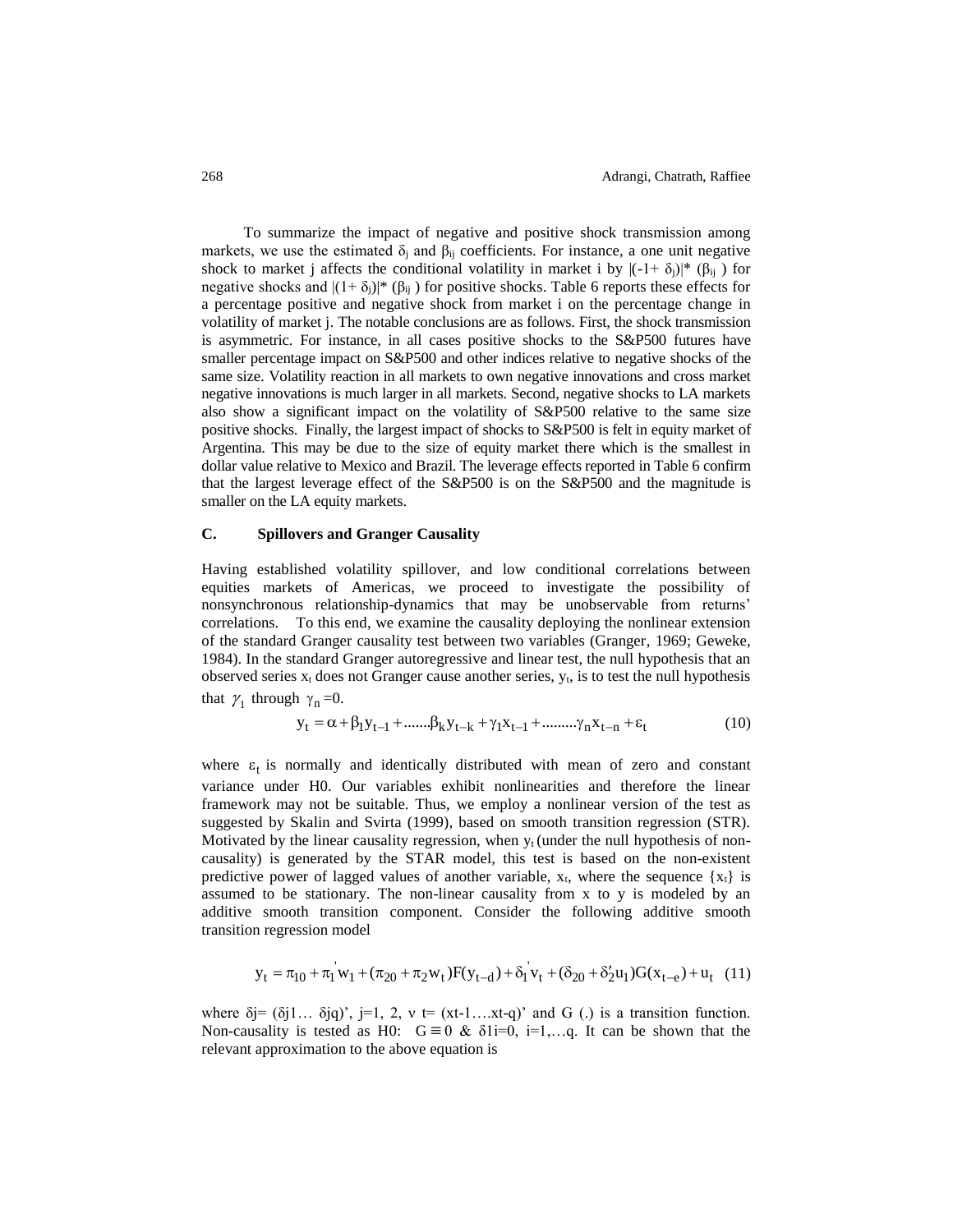$$
y_{t} = \overline{\pi}_{10} + \overline{\pi}_{1} \dot{w}_{1} + (\pi_{20} + \pi_{2} w_{t}) F(y_{t-d}) + k \dot{v}_{t} + \sum_{i=1}^{q} \sum_{j=1}^{q} \varphi_{ij} x_{t-1} x_{t-j} + \sum_{i=1}^{q} \psi_{i} x_{t-1}^{3} + u_{t}
$$
(12)

where K'= (k1....kq), and non-causality is supported by k<sub>i</sub>=0,  $\varphi_{ij}$ =0 and  $\psi_i$ =0 i=1...q, j=1...q. Under H0 the resulting test statistic has an asymptotic  $\chi^2$  distribution with  $(q*(q+1)/2)$  +2q degrees of freedom. Alternatively, as in this paper, one may perform the test based on F distribution.

Table (7) presents the results of the nonlinear Granger Causality tests for q  $=5$ ....10. The reported F statistics in Table 7 test the joint null hypotheses of no causality, i.e. that  $k_i=0$ ,  $\varphi_{ii}=0$  and  $\psi_i=0$ . Therefore, at some lag levels of variable x the null may not be rejected. Following previous research (Skalin and Svirta, 1999), we estimate Equation (12) for a range of lag order to ensure that causality test results are robust at longer lags. For all cases and all lag levels the P-values of F statistics are virtually equal to zero, showing that the H0 is rejected and there is evidence of causality from the S&P 500 to equity markets of Latin America. However, there is also feedback,

#### **Table 7**

## Nonlinear Granger causality test: F statistics for the  $H_0$  of no nonlinear Granger causality

The reported F values in Table 6 test the joint null hypotheses of no causality, i.e. that  $k_i=0$ ,  $\varphi_{ij}=0$ and  $\psi_i=0$ . Therefore, at some lag levels of variable x the null may not be rejected. For instance, the computed F values for bilateral nonlinear Granger causality tests show that the former causes the latter for lags of 5, 6,7,8, 9 and 10 days, but not consistently for all lags. The degrees of freedom in the numerator and the denominator of the F- test of causality are  $q^*(q + 1)/2+2q$  and T - n -  $q*(q + 1)/2-2q$ , respectively, where q is the number of lags, n is the dimension of the gradient vector and T is the number of observations.

| Panel A |                         |                  |                |              |
|---------|-------------------------|------------------|----------------|--------------|
|         | <b>Causing Variable</b> | Caused Variables |                |              |
| Lags    | S&P500                  | <b>MERVAL</b>    | <b>BOVESPA</b> | <b>BOLSA</b> |
| 5       |                         | 2.842            | 3.674          | 1.773        |
| 6       |                         | 2.658            | 3.010          | 2.458        |
| 7       |                         | 3.179            | 3.190          | 2.920        |
| 8       |                         | 3.688            | 4.168          | 3.145        |
| 9       |                         | 3.444            | 4.429          | 3.594        |
| 10      |                         | 3.717            | 4.072          | 3.593        |
| Panel B |                         |                  |                |              |
|         | Causing Variable        | Caused Variables |                |              |
| Lags    | S&P500                  | <b>MERVAL</b>    | <b>BOVESPA</b> | <b>BOLSA</b> |
| 5       |                         | 2.801            | 3.830          | 2.656        |
| 6       |                         | 3.174            | 3.371          | 3.480        |
| 7       |                         | 3.834            | 4.220          | 3.484        |
| 8       |                         | 2.591            | 4.411          | 4.104        |
| 9       |                         | 2.756            | 4.402          | 4.030        |
| 10      |                         | 3.704            | 4.675          | 4.007        |

Notes:All F statistics are significant at less than 1 percent significance level, with P-values virtually equal to 0. Degrees of freedom in the numerator of the F statistics are 25, 32, 42, 52, 63, and 75 for q=5 through 10 respectively.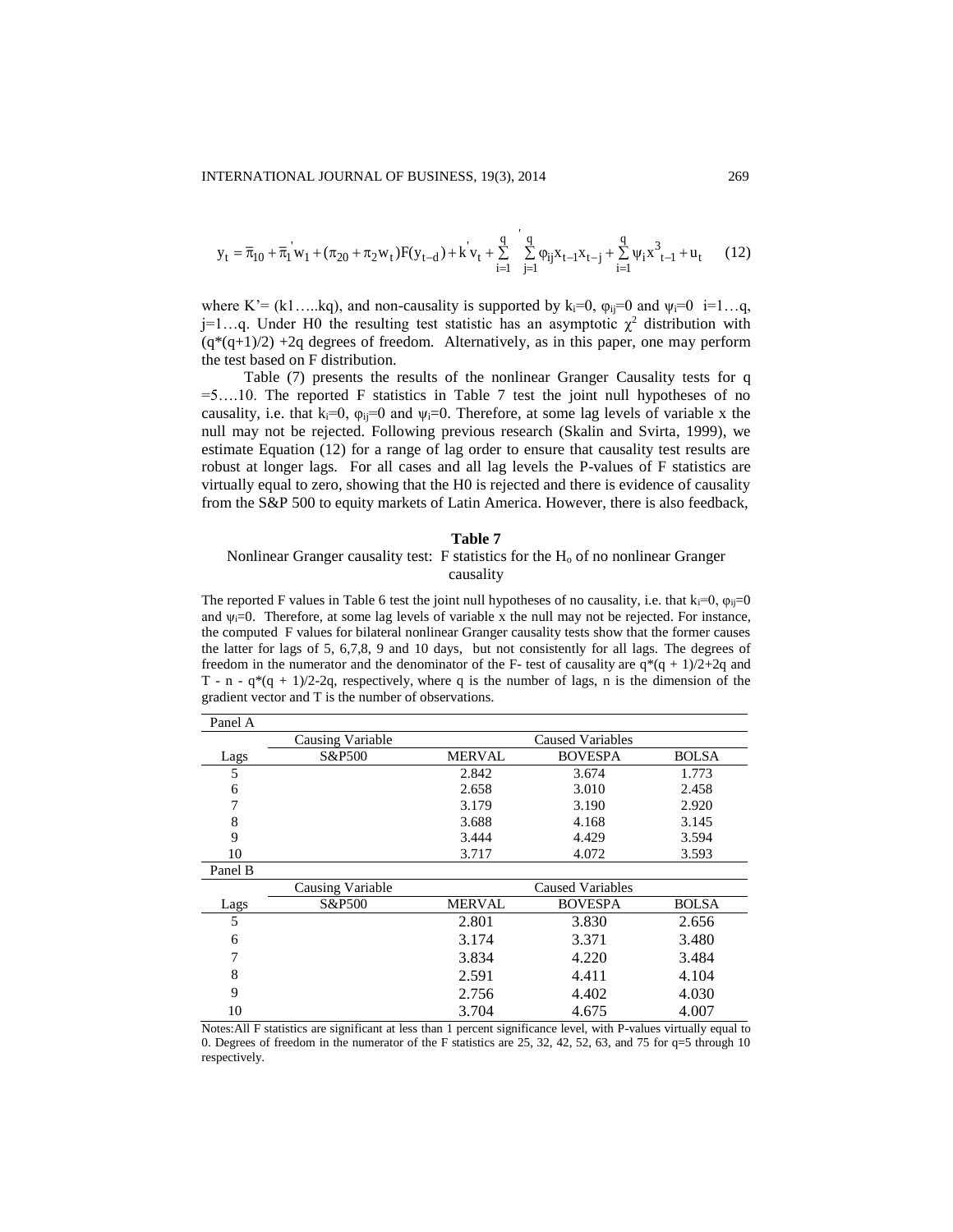i.e., LA equity market volatilities also cause volatility in S&P500. This finding emphasizes that the globalization of financial markets has enhanced the role of "small" economies in the world financial markets. For instance, volatility and shocks to a Latin American equity markets, would send volatility waves to the US equity markets. These strong causality results confirm and support the findings of bivariate VAR-EGARCH models. They go beyond establishing shock spillovers from one equity market to another in Americas, and point to a concrete causality and feedback among equity markets of Americas. Indirectly, our findings confirm that financial turmoil in smaller markets could trigger headwinds for major economies of the world. As events of the year 2012 in Greece showed, US Federal Reserve Open Market Committee and equity and bond fund managers were duly and seriously concerned with the potential deleterious effects of banking and financial markets of Greece on the US economic recovery. The Fed bond buying thus continued robustly through 2012 and 2013 to partially countervail those events.

The known channels of volatility spillovers across markets are trade and banking system. Trade among major economies of Americas is expected to grow. However, there have been no serious attempts toward coordinating banking regulation, monetary policy, or interest rate targets. Unlike the Euro zone and the European Central Bank (ECB), there is no such coordinating financial body in Americas. Furthermore, the establishment of a Central Bank of Americas is far from reality, and is not even discussed at the time of this research. Thus, it is incumbent upon Central banks of Latin American economies and the Fed to coordinate policies that foster trade and economic growth without promoting instability in financial markets. For instance, tapering the quantitative easing by the Fed in the late 2013 throughout 2014, affected returns in various asset classes in the US, across the world, and Americas. Latin American equity markets suffered losses due to capital flight. Continued downturn in these markets and its effects on economic growth and trade among Americas could potentially have ripple effects on the economies of all partners, including the US.

The findings of this research also suggest that for the US money managers, Latin American equity markets may not be the best vehicles of portfolio diversification. Negative shocks to the LA markets studied in this paper result in volatility in the US of more than 4 percent in two out of three cases. The effects of positive shocks to these markets, on the other hand, are negligible. Therefore, US investors will not be able to reduce their portfolio risk by investing in LA equities. Events of the late 2012 and 2013 in European economies such as Greece shed light on the potential effects of negative shocks to the Brazilian economy, for instance. Negative shocks to LA equity markets are certain to trigger volatility in the US equity markets and potentially create economic growth obstacles at least in the short-run.

On the other hand, negative shocks to LA markets may also create temporary opportunities to purchase equities inexpensively. For instance, if negative shocks are seen as transitory, then the effects of these shocks on the US equities maybe short-lived. In these cases, the deep market drops due to LA negative shocks, may provide profitable buying opportunities given the significant negative effects of these shocks on equity markets. It is well known that negative news impart temporary shocks to equity markets caused by investor jitters. Equity returns are mean-reverting and in the medium and long-run revert back to long-run trends.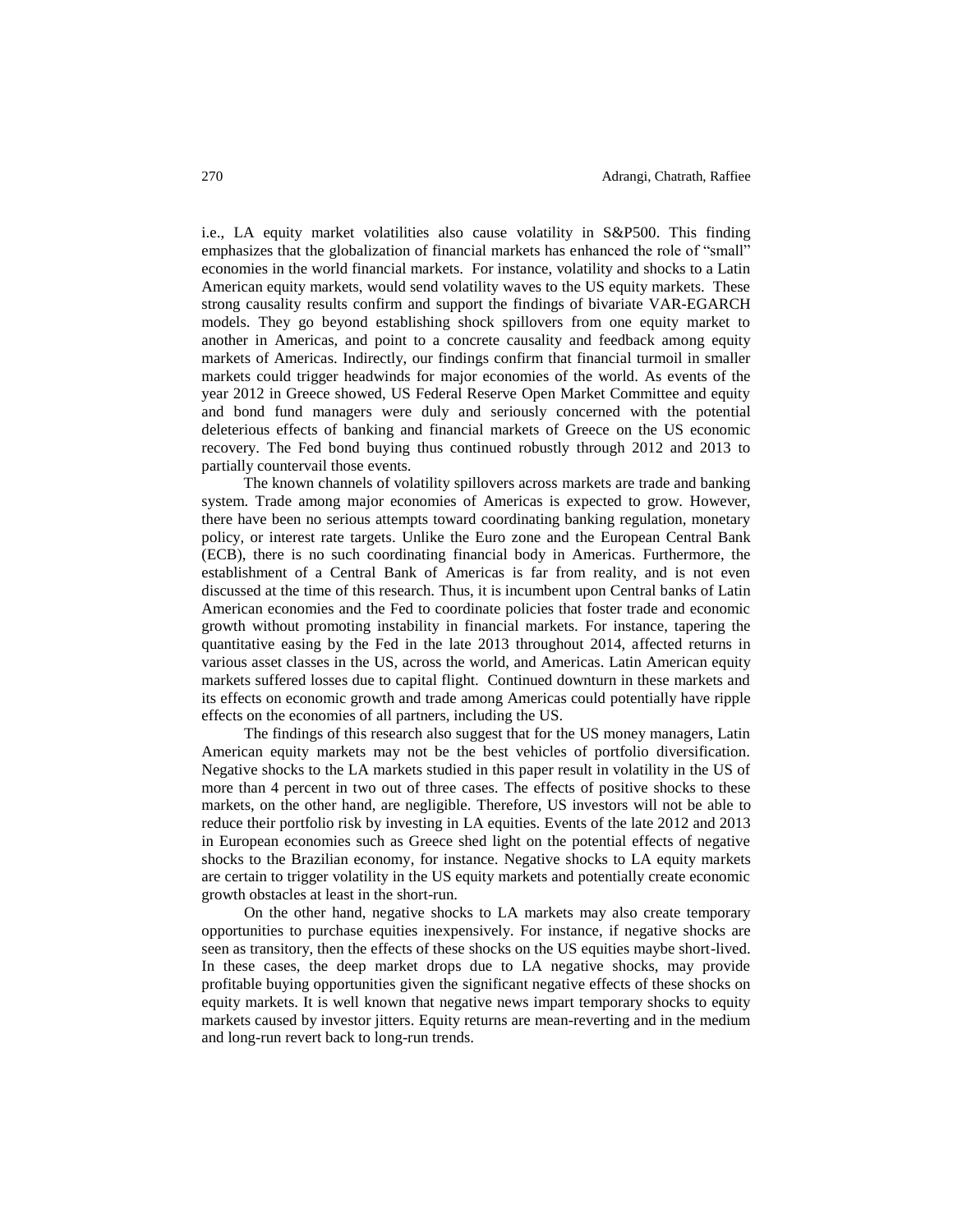# **VI. SUMMARY AND CONCLUSIONS**

This paper investigates the volatility spillovers in a dynamic framework between the Standard and Poor's 500 (S&P500), and the indices of markets of Argentina (Merval), Brazil (Bovespa) and Mexico (Bolsa). Several issues motivated the paper. Foremost, investigating the intermarket dynamics among the US equities and major emerging markets of Americas is important given the ongoing financial liberalization and integration with the US market. Investigating volatility spillovers and potentially asymmetric reactions to positive and negative shocks emanating in each of these connected markets are informative to capital market players and political policy makers in Americas.

We deploy tests of nonlinearity and chaos to determine the behavior of the indices under question and appropriate models to test the dynamic bilateral interaction between the S&P500 and each of the indices. Our statistical tests establish that every index exhibits nonlinear patterns that are not consistent with chaotic behavior. We propose and estimate two variations of bivariate VAR-GARCH models. The estimated bivariate VAR-EGARCH models capture nonlinearities in both index series. Furthermore, this model is well positioned to reflect the asymmetric reaction in each market to negative and positive shocks to the other equity market in the model. Bivariate EGARCH models also show that the volatility spills in both directions, i.e, there is bivariate feedback between equity indices of Americas.

To further investigate the nonlinear interaction the S&P500 with each market under study, we employ the nonlinear version of Granger causality test. The findings of Granger causality test strongly support the bivariate VAR-EGARCH model findings and show the causality runs in both directions, i.e., there is feedback. These findings taken together are notable for policy makers and central banks, as well as hedge funders and money managers. They provide evidence that equity market downturns (negative shocks) in the US may have serious effects on equity markets and economies of Latin America. Therefore, diversification benefits from major equity markets of Americas may be limited for all investors across Americas. More importantly for US Fed, the US economy may face headwinds that may emanate from negative shocks to Latin American equity markets.

#### **REFERENCES**

- Adrangi, B., A.D. Chatrath, and K. Raffiee, 2001a, "Chaos in Oil Prices? Evidence from Futures Markets," *Energy Economics,* 23 (4), pp. 405-425, July.
- Adrangi, B., A. Chatrath, R. Kamath, and K. Raffiee, 2001b, "Demand for the U.S. Air Transport Service: A Chaos and Nonlinearity Investigation," *Transportation Research Part E*, 37(5), 337-353, November.
- Akaike, H., 1974, "A New Look at Statistical Model Identification," *IEEE Transactions on Automatic Control*, 19 (6), 716-723.
- Aloui, C., 2011, "Latin American Stock Markets' Volatility Spillovers during the Financial Crises: a Multivariate FIAPARCH-DCC Framework," *Macroeconomics and Finance in Emerging Market Economies*, 4(2), 289-326.
- Baele, L. (2005). Volatility Spillover Effects in European Equity Markets. *Journal of Financial and Quantitative Analysis*, 40(02), 373-401.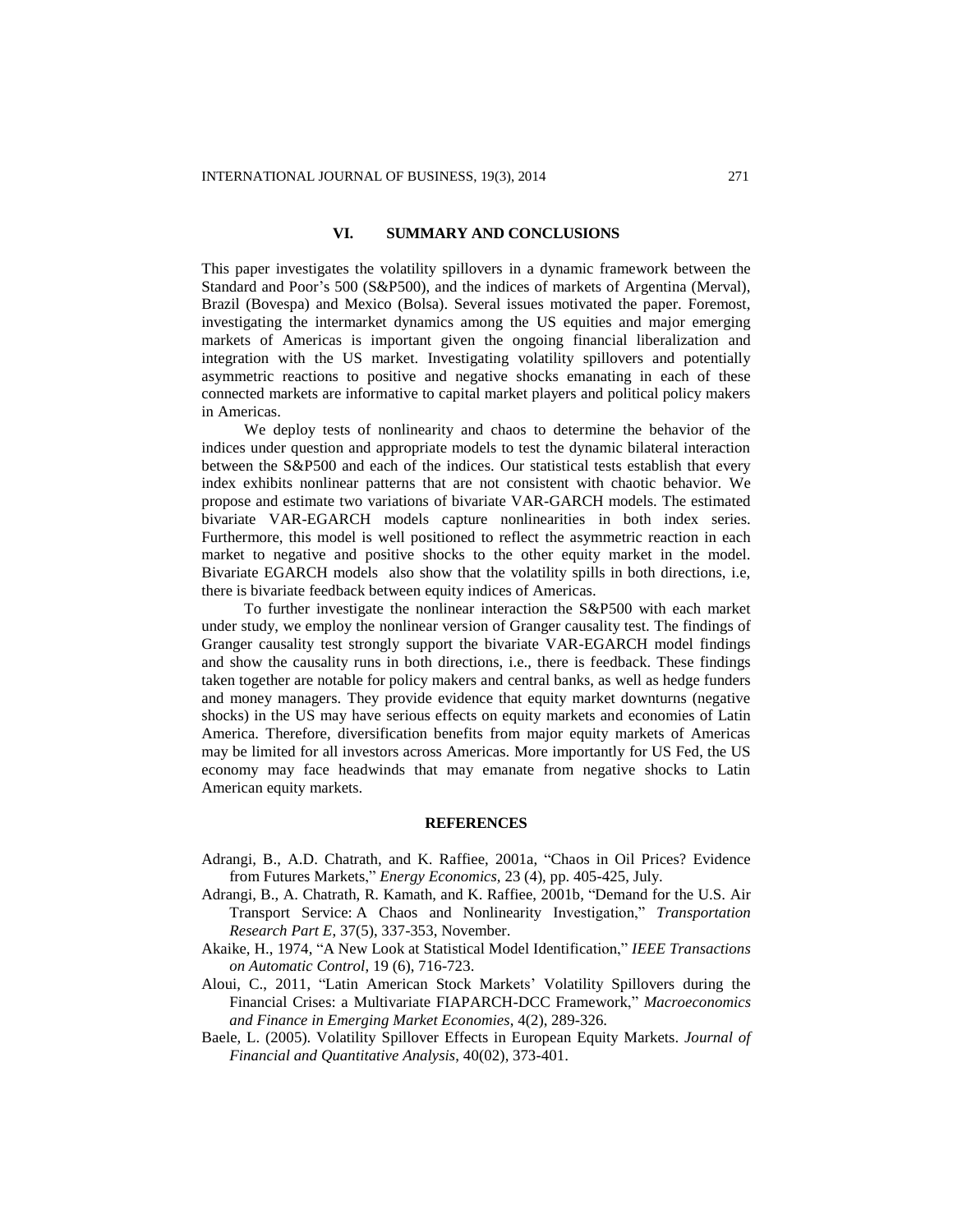- Baig, Taimur, and I. Goldfajn, 1999, "Financial Market Contagion in the Asian Crisis." *IMF Staff Papers*, 46(2), 167-195.
- Barari, M., 2004, "Equity Market Integration in Latin America: a Time-varying Integration Score Analysis," *International Review of Financial Analysis*, 13(5), 649-668.
- Bekaert, Geert, H.R. Campbell, and A. Ng, 2005, "Market Integration and Contagion," *Journal of Business*, 78(1), 39-69.
- Beirene, J., G. Caporale, M. Schulze-Ghattas, and N. Spagnolo, 2009, "Volatility Spillovers and Contagion From Mature to Emerging Stock Markets," *CESifo Working Paper Series*, CESifo Group Munich.
- Brendt, E.K., B.H. Hall, R.E. Hall, and J.A. Hausman, 1974, "Estimation and Reference in Nonlinear Structural Models," *Annals of Economics and Social Measurement*, 3(4), 653-665.
- Brock, W.A., W. Dechert, and J. Scheinkman, 1987, "A Test of Independence Based on the Correlation Dimension," *Unpublished Manuscript*, University of Wisconsin, Madison, University of Houston, and University of Chicago.
- Brock, W.A., and C.L. Sayers, 1988, "Is the Business Cycle Characterized by Deterministic Chaos?" *Journal of Monetary Economics*, 22 (1), 71-90, July.
- Caporale, G. M., N. Pittis, and N. Spagnolo, 2006, "Volatility Transmission and Financial Crises," *Journal of Economics and Finance*, 30(3), 376-390.
- Chan-Lau, J. A., D.J. Mathieson, and J. Y. Yao, 2004, "Extreme Contagion in Equity Markets," IMF Staff *Papers*, 51(2).
- Chen, G.M., M. Firth, and O.M. Rui, 2002, "Stock Market Linkages: Evidence from Latin America," *Journal of Banking & Finance*, 26(6), 1113-1141.
- Cheung, Y.W and L.K. Ng, 1992, "Stock Price Dynamics and Firm Size: An Empirical Investigation," *Journal of Finance*, 47(5), pp. 1985-1997.
- Choudhry, T., 1997, "Stochastic Trends in Stock Prices: Evidence from Latin American Markets," *Journal of Macroeconomics*, 19(2), 285-304.
- Christiansen, C., 2007, "Volatility-Spillover Effects in European Bond Markets," *European Financial Management*, 13(5), 923-948.
- Christofi, A., and A. Pericli, 1999, "Correlation in Price Changes and Volatility of Major Latin American Stock Markets," *Journal of Multinational Financial Management*, 9(1), 79-93.
- Connolly, R.A., and F.A. Wang, 2003, "International Equity Market Comovements: Economic Fundamentals or Contagion?" *Pacific-Basin Finance Journal*, 11(1), 23- 43.
- Dickey, D.A. and W.A. Fuller, 1981, "Likelihood Ratio Statistics for Autoregressive Time Series with a Unit Root," *Econometrica*, 49(4), 1057-1072.
- Diebold, F.X., and K. Yilmaz, 2009, "Measuring Financial Asset Return and Volatility Spillovers, with Application to Global Equity Markets," *The Economic Journal*, 119(534), 158-171.
- Dungey, M., R. Fry, B. González-Hermosillo, and V. Martin, 2006, "Contagion in International Bond Markets During the Russian and the LTCM Crises," *[Journal of](http://www.sciencedirect.com/science/journal/15723089)  [Financial Stability](http://www.sciencedirect.com/science/journal/15723089)*, [2\(1\)](http://www.sciencedirect.com/science?_ob=PublicationURL&_tockey=%23TOC%2318001%232006%23999979998%23621980%23FLA%23&_cdi=18001&_pubType=J&view=c&_auth=y&_acct=C000228598&_version=1&_urlVersion=0&_userid=10&md5=5973d8d0aeb23c4eb507ce4c9aecd248), 1-27
- El Hedi, A.M., M. Bellalah, and D.K. Nguyen, 2010, "The Comovements in International Stock Markets: New Evidence from Latin American Emerging Countries," *Applied Economics Letters*, 17(13), 1323-1328.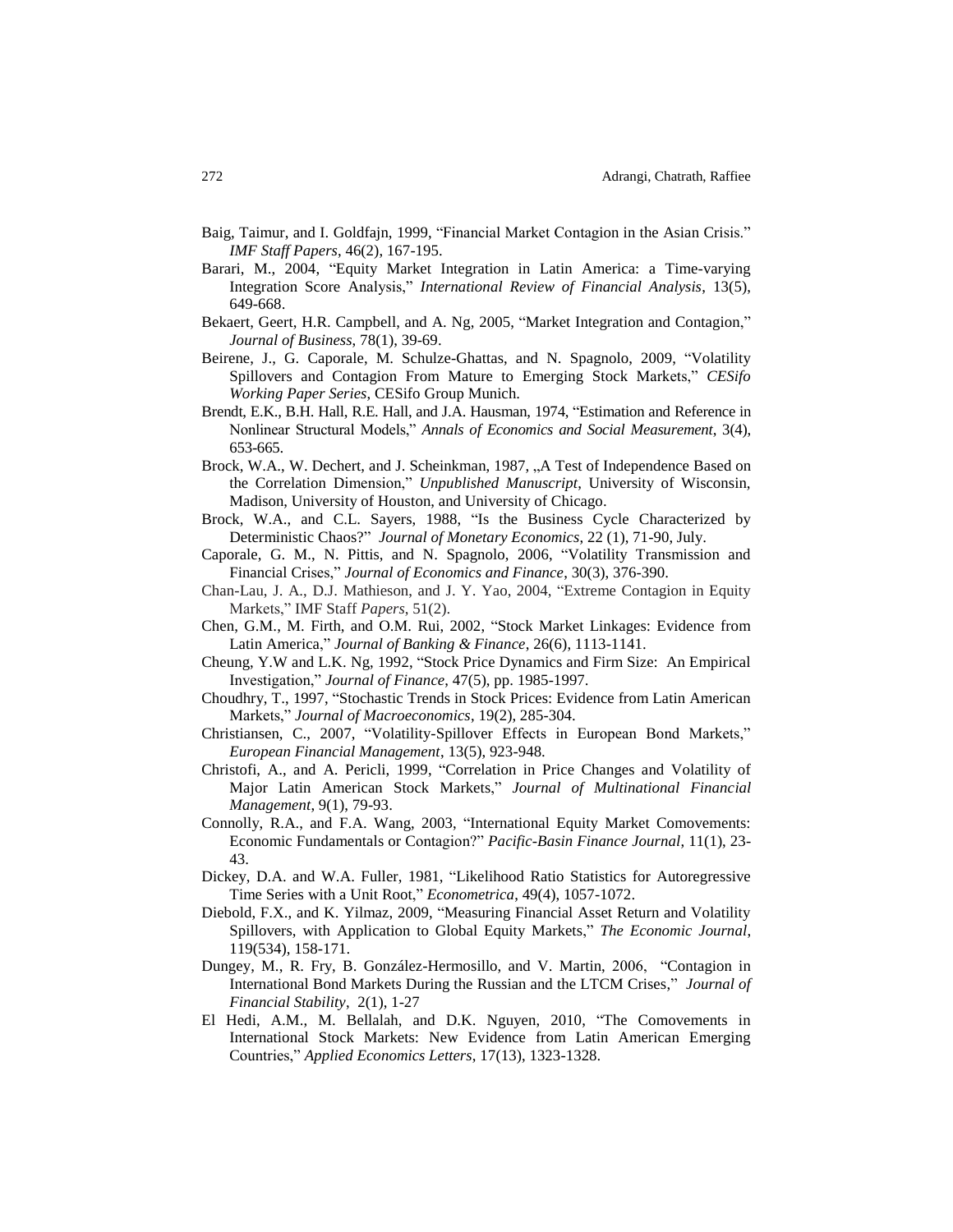- Engle, R.F., 1982, "Autoregressive Conditional Heteroscedasticity with Estimates of the Variance of United Kingdom Inflation. *Econometrica," Journal of the Econometric Society*, 987-1007.
- Engle, R.F., and V.K. Ng, 1993, "Measuring and Testing the Impact of News on Volatility," *The journal of finance*, *48*(5), 1749-1778.
- Frank, M., and T. Stengos, 1989, "Measuring the Strangeness of Gold and Silver Rates of Return," *Review of Economic Studies*, 56(4), 553-567.
- Fujii, E., 2005, "Intra and Inter-regional Causal Linkages of Emerging Stock Markets: Evidence from Asia and Latin America in and Out of Crises," *Journal of International Financial Markets, Institutions and Money*, 15(4), 315-342.
- Geweke, J., 1984, "Inference and Causality in Economic Time Series Models," in Z. Griliches and M.D. Intriligator (eds), *Handbook of Econometrics*, Vol. 2, North-Holland, Amsterdam, 1101±1144.
- Granger, C.W., 1969, "Investigating Causal Relations by Econometric Models and Cross-spectral Methods," *Econometrica: Journal of the Econometric Society*, 424- 438.
- Grassberger, P., and I. Procaccia, 1983, "Measuring the Strangeness of Strange Attractors," *Physica D*, 9 (1-2), 189-208, October.
- Hakim, A., and M. McAleer, 2010, "Modelling the Interactions across International Stock, Bond and Foreign Exchange Markets," *Applied Economics,* 42*,* 7, 825-850.
- Harrison, B., and W. Moore, 2009, "Spillover Effects from London and Frankfurt to Central and Eastern European Stock Markets," *Applied Financial Economics*, 19(18), 1509-1521.
- Ito, T., and W.L. Lin, 1993, *Price Volatility and Volume Spillovers between the Tokyo and New York Stock Markets* (No. w4592).National Bureau of Economic Research.
- Johnson, R., and L. Soenen, 2003, "Economic Integration and Stock Market Comovement in the Americas," *Journal of Multinational Financial Management*, 13(1), 85-100.
- Johnson, R., and L. Soenen, 2009, "Commodity Prices and Stock Market Behavior in South American Countries in the Short Run," *Emerging Markets Finance and Trade*, 45(4), 69-82.
- Kaminsky, G.L., and C.M. Reinhart, 2000, "On Crises, Contagion, and Confusion," *Journal of International Economics*, 51(1), 145-168.
- Kim, J.Y., J. Kim, and S.B. Kim, 2010, "Transmission of Stock Prices and Volatility from the Influential Major Markets on the Emerging Market: A Case Study of the Korean Stock Market," *Global Economic Review*, 39(3), 247-268.
- King, M., E. Sentana, and S. Wadhwani, 1990, *Volatility and Links between National Stock Markets* (No. w3357). National Bureau of Economic Research.
- Koutmos, G., and G.G. Booth, 1995, "Asymmetric Volatility Transmission in International Stock Markets," *Journal of international Money and Finance*, 14(6), 747-762.
- Koutmos, G., 1996, "Modeling the Dynamic Interdependence of Major European Stock Markets," *Journal of Business Finance & Accounting*, 23(7), 975-988.
- Koutmos, G., 1999, "Asymmetric Price and Volatility Adjustments in Emerging Asian Stock Markets," *Journal of Business Finance and Accounting*, 26 (1 &2), pp. 83- 101.
- Ledoit, O., P. Santa-Clara, and M. Wolf, 2003, "Flexible Multivariate GARCH